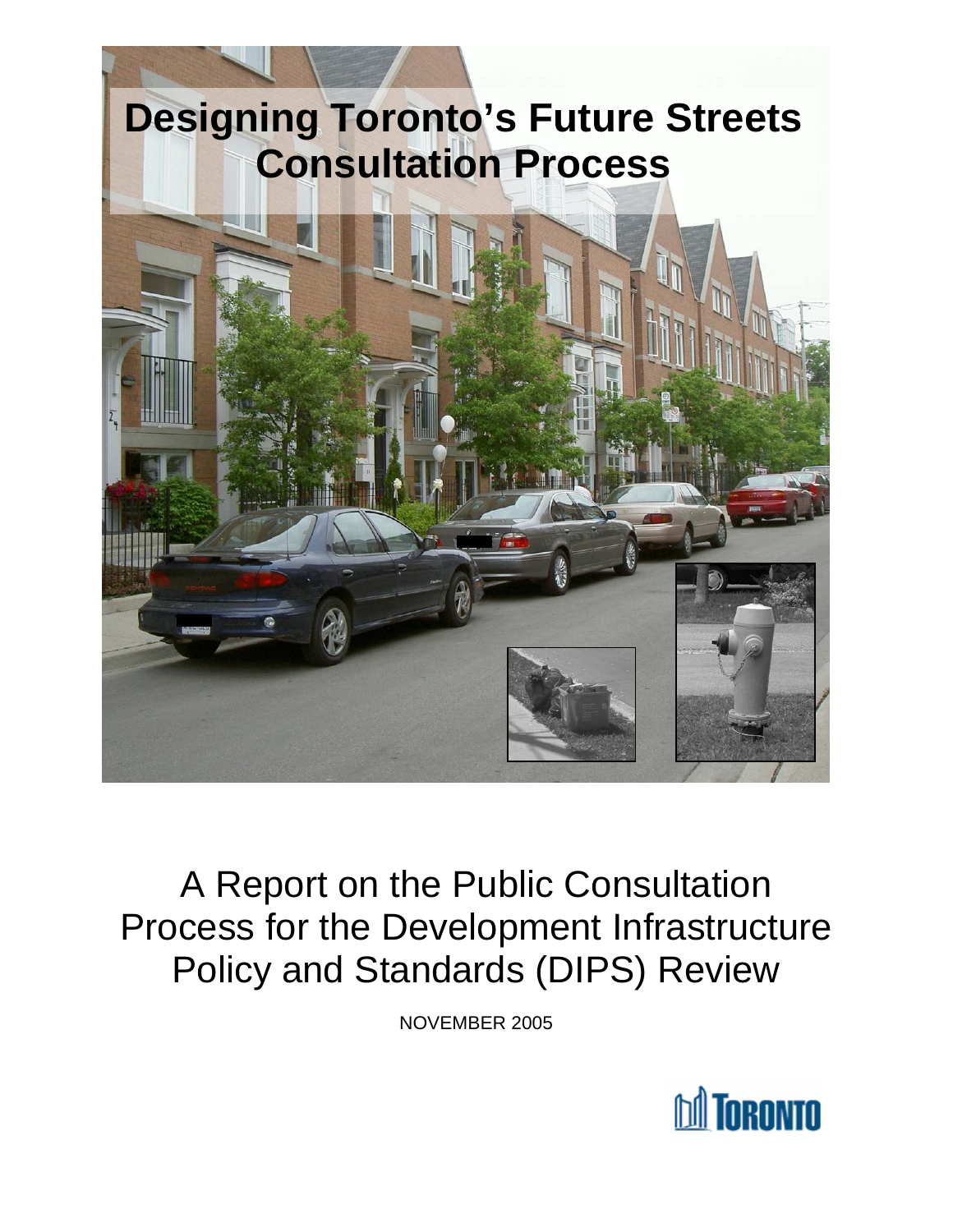# **Table of Contents**

| 1.0 | Introduction 1 |
|-----|----------------|
| 1.1 |                |
| 1.2 |                |
| 1.3 |                |
| 1.4 |                |
| 2.0 |                |
| 2.1 |                |
| 2.2 |                |
| 3.0 |                |
| 3.1 |                |
| 3.2 |                |
| 3.3 |                |
| 3.4 |                |
| 4.0 |                |
| 4.1 |                |
| 4.2 |                |
| 4.3 |                |
| 4.4 |                |
| 5.0 |                |
| 5.1 |                |
| 5.2 |                |
| 5.3 |                |
| 5.4 |                |
| 6.0 |                |
| 6.1 |                |
| 6.2 |                |
| 6.3 |                |
| 6.4 |                |
| 7.0 |                |
| 7.1 |                |
| 7.2 |                |
| 7.3 |                |
| 8.0 |                |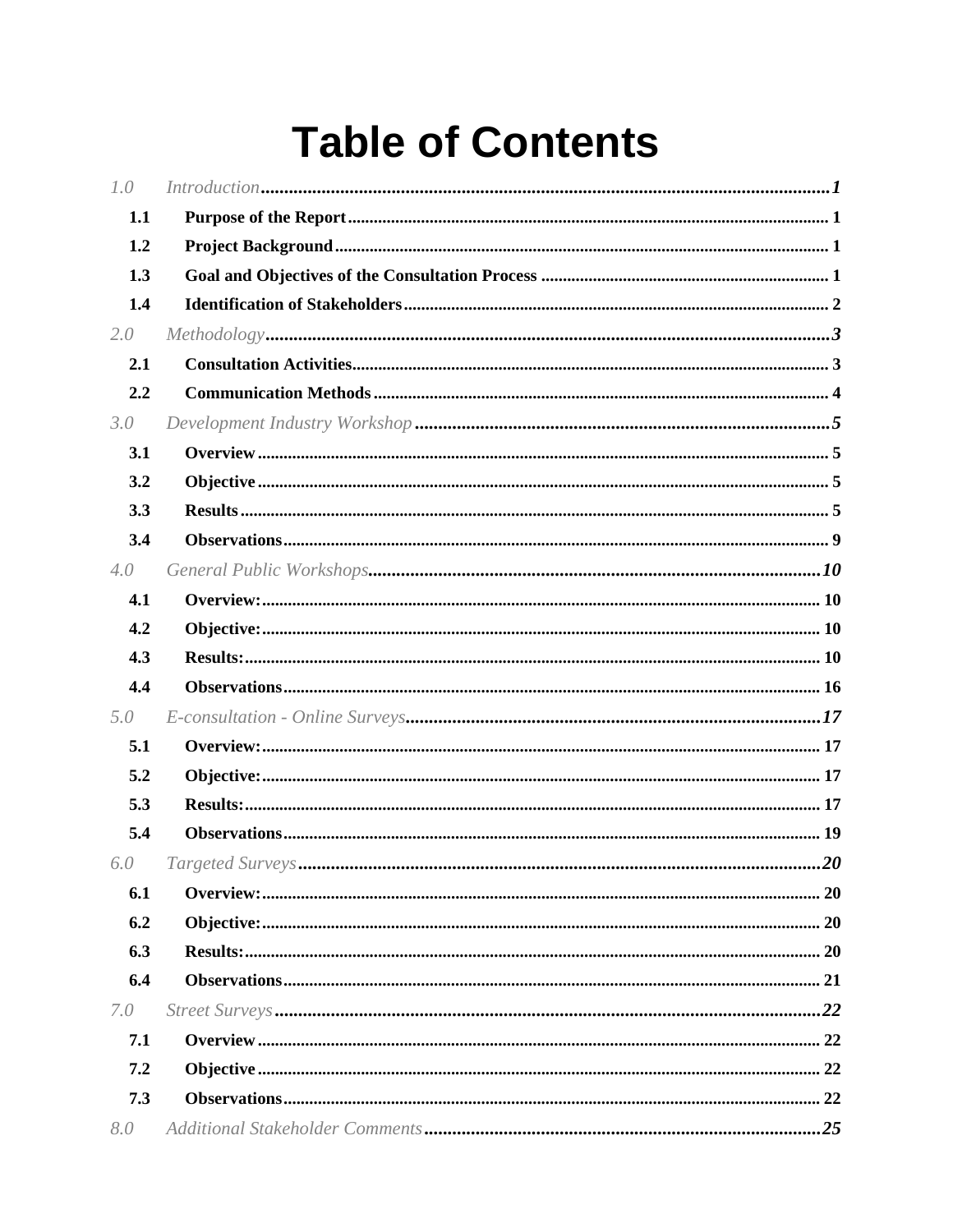**Copies of the following appendices are filed with the Consultation Coordinator and are available upon request** 

| <b>Appendix B1</b> | <b>Communication Items</b>           |
|--------------------|--------------------------------------|
| <b>Appendix B2</b> | Development Industry Workbook        |
| <b>Appendix B3</b> | <b>General Public Workbook</b>       |
| <b>Appendix B4</b> | <b>Targeted Mail-out Survey</b>      |
| <b>Appendix B5</b> | Stakeholder and Other Correspondence |

#### **Prepared by:**

Louis Tinker Public Consultation Coordinator Public Consultation Unit Policy, Planning, Finance and Administration Tel: 416 392 4331 Email: ltinker@toronto.ca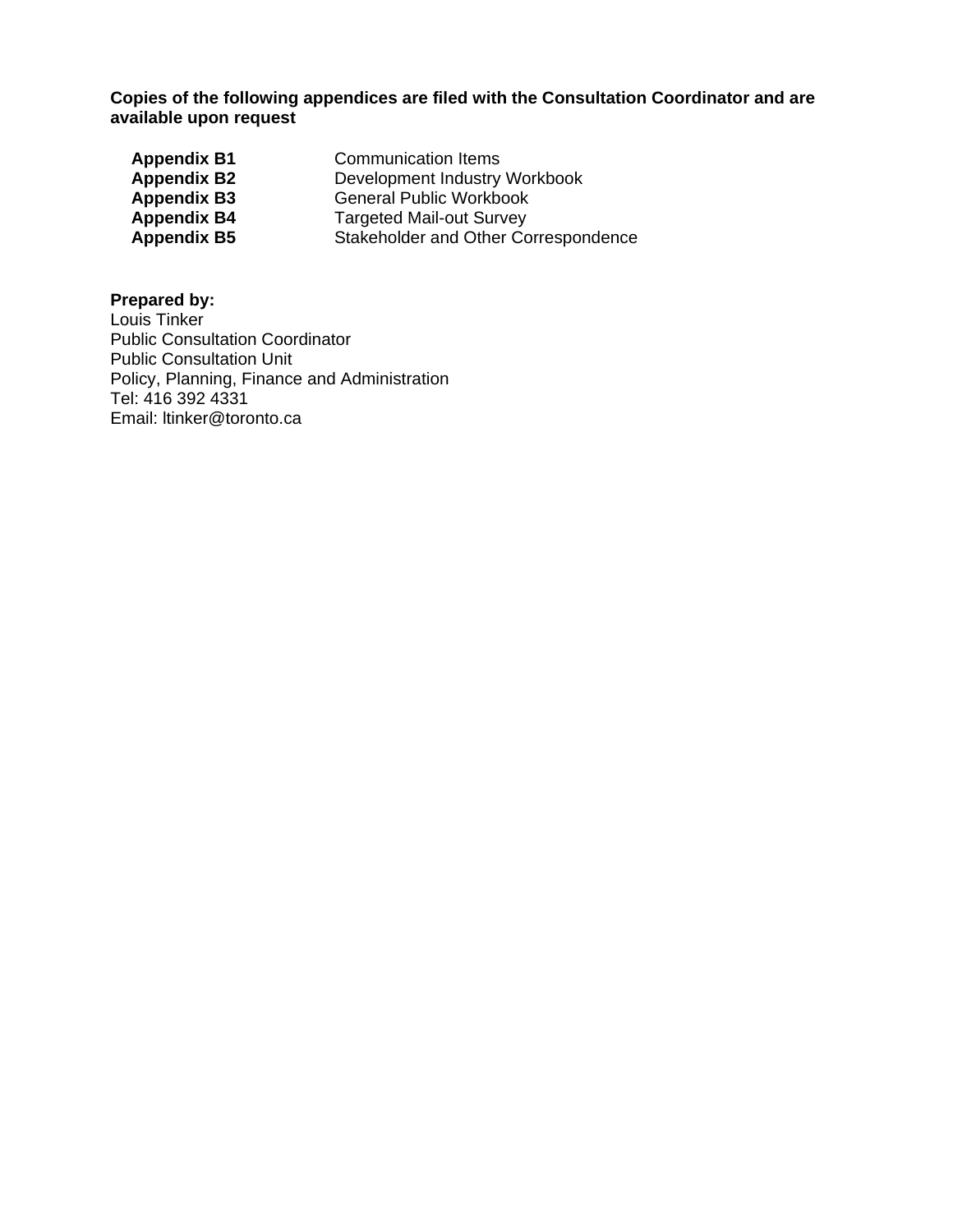# <span id="page-3-0"></span>1.0 Introduction

# **1.1 Purpose of the Report**

The purpose of this report is to document the implementation and results of the *Development*  Infrastructure Policy and Standards (DIPS)<sup>[1](#page-3-1)</sup> consultation process.

# **1.2 Project Background**

The design of new local public residential streets and lanes across the City generally reflects the older municipal standards for street designs that were used in the former municipalities before amalgamation. Street design has not been harmonized since amalgamation, and the variation in the standards are a manifestation of the different city building philosophies of the former municipalities.

To resolve the problem of different standards for local streets and lanes across the City, Technical Services – Development Engineering staff along with staff from different sections of City Planning, Urban Forestry, Fire Services, Solid Waste Management, Transportation Services, and Toronto Water embarked on the *Development Infrastructure Policy & Standards Review (DIPS)* project. The objective of DIPS is to understand and resolve the issues surrounding the roles of streets and lanes and how to achieve balanced designs for development infrastructure.

At its meeting of April 12, 13, and 14, 2005 City Council adopted a report from the Acting Commissioner of Works and Emergency Services and the Commissioner of Urban Development Services recommending that staff:

- continue to develop a range of new standards for local public streets for application throughout the City;
- develop criteria to identify where a private street may be considered as an appropriate exception to the Official Plan policy; and
- analyze the cost implications, including options for cost recovery, of local public streets serving residential areas being built at the new standards.

Staff were further directed to consult with stakeholders, including the development industry; residents in existing infill developments; the Toronto Public Utilities Coordinating Committee, the Roundtable on a Beautiful City; and the Pedestrian Committee. The following report summarizes the outcome of the consultation process implemented by project team members and staff of the Public Consultation Unit.

# **1.3 Goal and Objectives of the Consultation Process**

 $\overline{a}$ 

The goal of the consultation process was to develop standardized designs for new local residential streets and lanes and to establish criteria to determine when private streets and lanes are appropriate by actively engaging and taking into account input from a broad range of affected stakeholders.

<span id="page-3-1"></span><sup>1</sup> During the consultation process the project was referred to as 'Designing Toronto's Future Streets' in the public domain.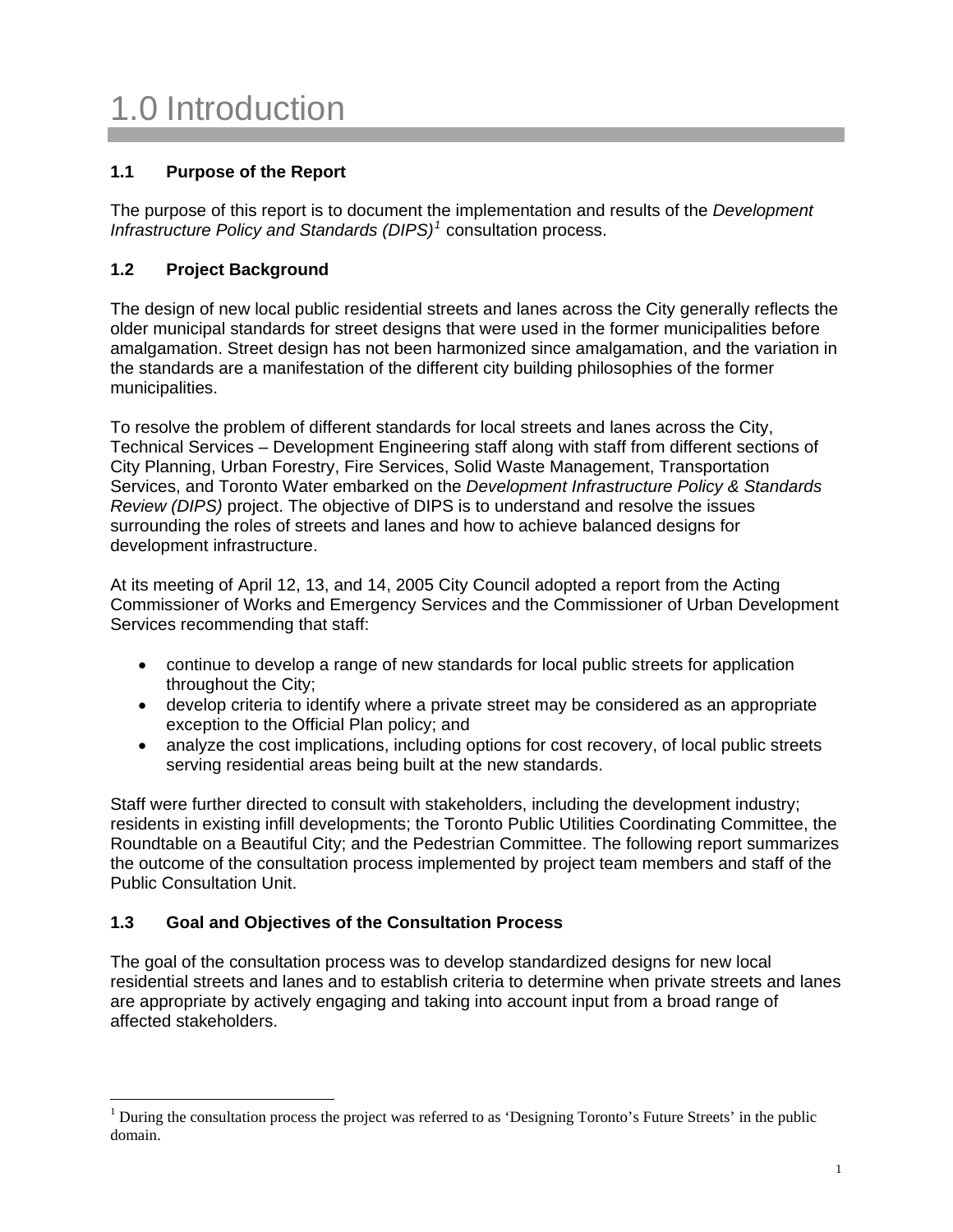<span id="page-4-0"></span>The objectives of the stakeholder consultations were to:

- Ensure that internal and external stakeholders were informed of the review process and were given the opportunity to contribute to the development of the design standards in an effective and timely manner;
- Offer flexible and appropriate consultation mechanisms that met the needs of the different stakeholder groups;
- Ensure that stakeholder ideas and experience could influence the development of the design standards before decisions were made; and
- Provide timely responses to comments, suggestions and concerns received.

#### **1.4 Identification of Stakeholders**

For the purposes of developing the consultation plan, three stakeholder groups were identified as follows:

*Development Industry and Development Related Businesses -* The Greater Toronto development industry is made up of a full range of businesses, associations and organizations, large and small, including engineering consultants, architects and planners.

*General Public -* The general public, including interest groups, ratepayers associations and unaffiliated members of the public would have an opportunity to become involved in the consultation process. This group could also include organizations that champion street user or tenants / owners rights.

*Other Internal & External Stakeholders / Agencies -* The inter-departmental nature of the DIPS process ensured that departmental representatives had an opportunity to participate through an internally established forum. In addition, the input of other City of Toronto committees such as the Roundtable on a Beautiful City, Pedestrian and Cycling committees and the Development Application Review Project (DARP) was actively sought. This stakeholder group included the Toronto Public Utility Coordinating Committee (TPUCC).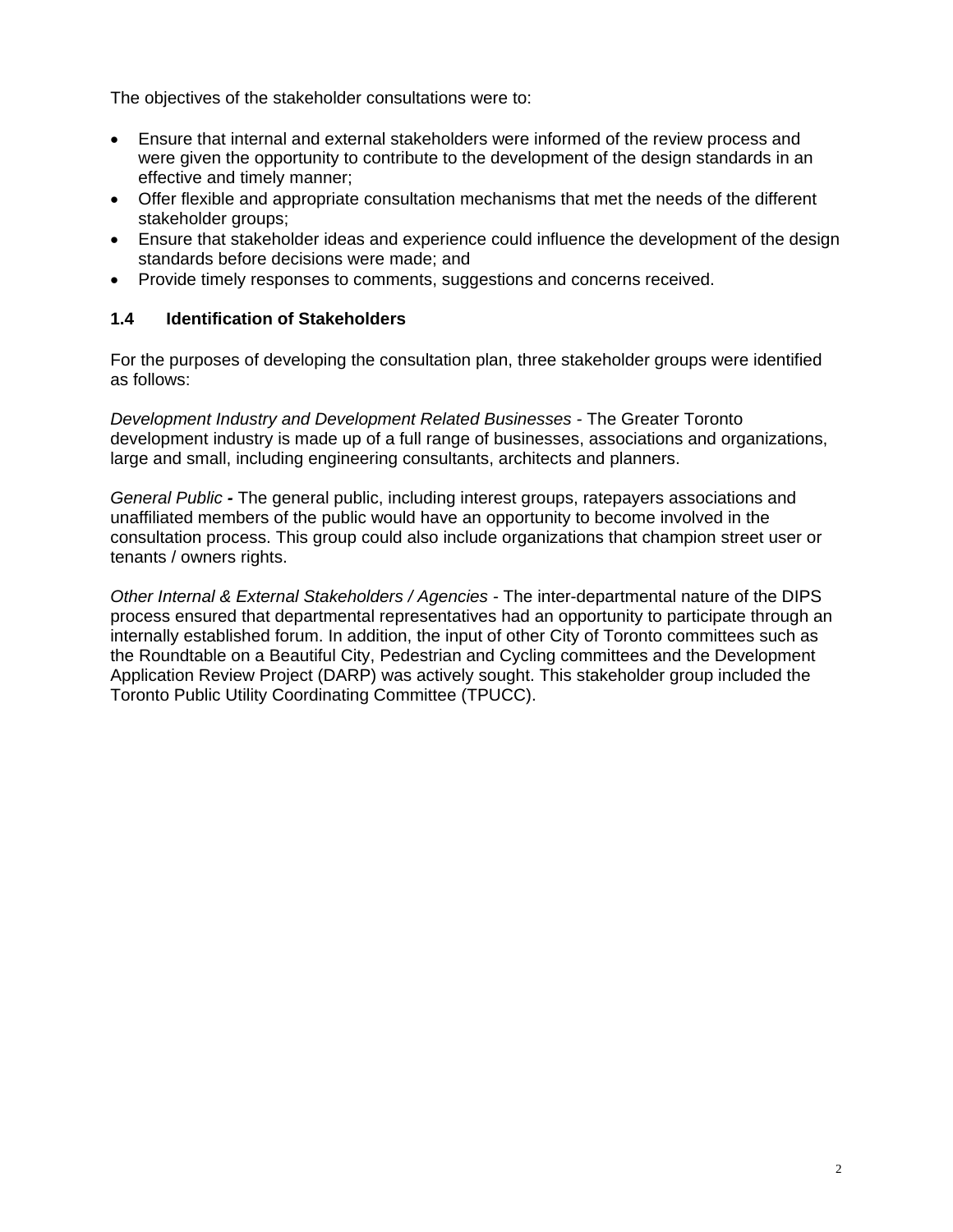# <span id="page-5-0"></span>2.0 Methodology

# **2.1 Consultation Activities**

One of the key objectives of the consultation process was to offer flexible and appropriate consultation mechanisms that met the needs of the different stakeholder groups. The following section summarizes the various opportunities provided to stakeholders to be engaged in the DIPS review process.

#### *E-consultation:*

A comprehensive project website containing background information, project materials and information about how to become involved in the process was established at the outset. The inclusion of two online surveys (one targeted towards the development industry and the other to the general public) elevated the website to being more than just a tool for notification and communication purposes. The website became an 'e-consultation' tool that provided an opportunity for interested parties to be engaged electronically.

#### *Open House and Workshops:*

Facilitated workshops were organized for stakeholders who wanted to participate in a working environment designed to promote exchanges of ideas between participants and City staff. Each workshop consisted of a brief open house, presentation, question and answer session, followed by a facilitated discussion focused on a series of questions outlined in the workshop workbooks. Five workshops were hosted in total, one attended by representatives of the development industry and the remainder by members of the general public.

*Etobicoke York Public Workshop:*  June 14<sup>th</sup>, Assembly Hall, Etobicoke *Scarborough Public Workshop:*  June 15<sup>th</sup>, Scarborough Civic Centre, **Scarborough** *Development Industry Workshop:*  June 17<sup>th</sup>, Metro Hall, Toronto *North York Public Workshop:*  June 21<sup>st</sup>, Fairview Library, North York *Toronto & East York Public Workshop:*  June 23rd, Metro Hall, Toronto



# *Internal and External Stakeholders / Agency Meetings***:**

Individual meetings were held with various stakeholder groups throughout the consultation process. Although the format of these meetings varied, they essentially provided an opportunity for the DIPS project team to present the work completed so far and to solicit feedback and comment from each of the individual committees:

May 10<sup>th</sup> - Private Sector Liaison Group May 11<sup>th</sup> – Toronto Pedestrian Committee May  $12^{th}$ , Oct  $13^{th}$  & Oct  $28^{th}$  - Toronto Public Utilities Coordinating Committee June  $20<sup>th</sup>$  – Toronto Cycling Committee June 21<sup>st</sup> - Roundtable on a Clean and Beautiful City June 27<sup>th</sup> - Urban Design Subcommittee of Pedestrian Committee July  $27<sup>th</sup>$  – West Don Lands Committee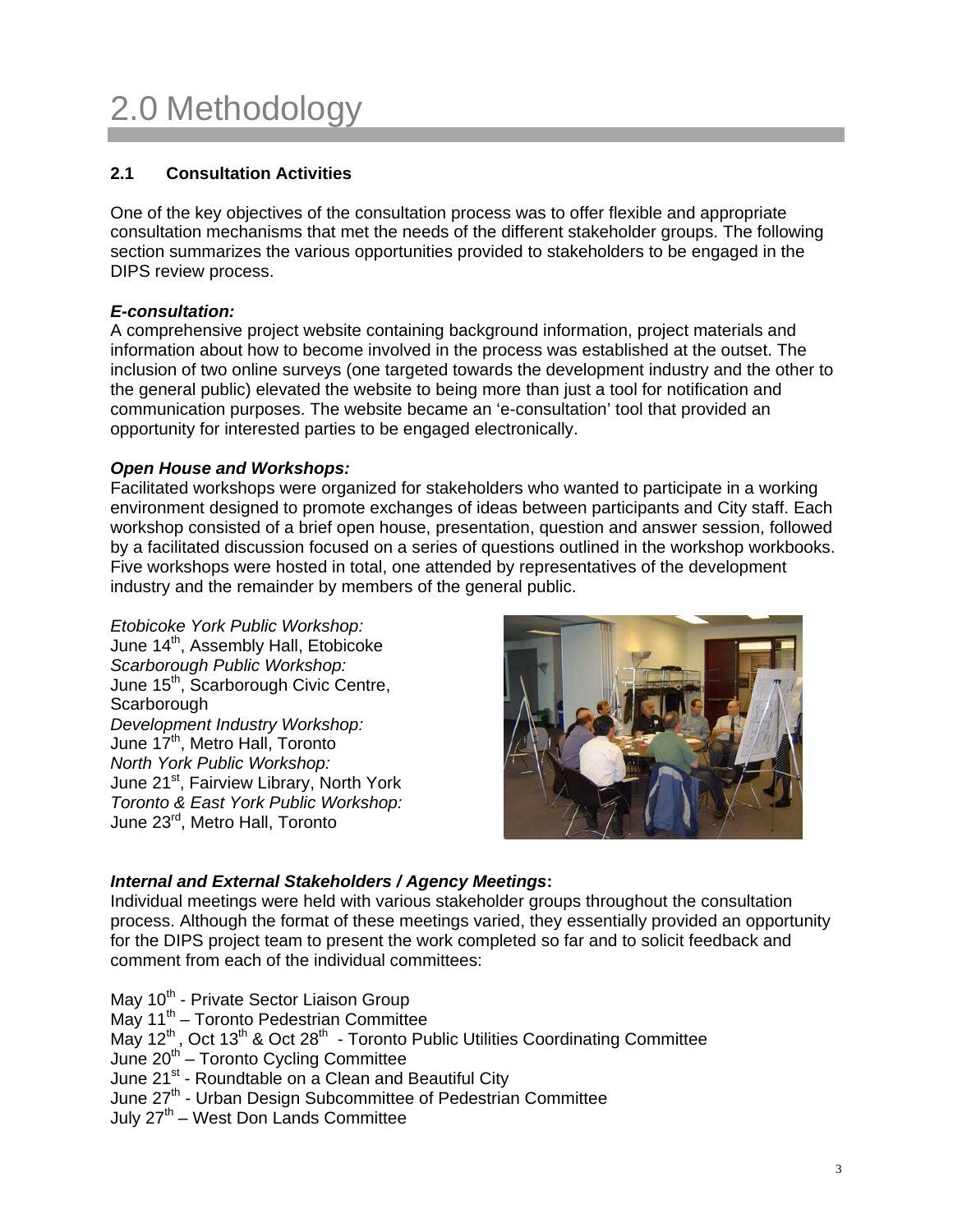<span id="page-6-0"></span>September  $27<sup>th</sup>$  – Habitat for Humanity October 11<sup>th</sup> - Toronto Community Housing Corporation September 28<sup>th</sup>, October 5<sup>th</sup> & 20<sup>th</sup> - Greater Toronto Home Builders Association

#### *Targeted Mailout Surveys:*

In order to make informed judgements about the impact of alternative street standards, the DIPS project team wanted to ensure feedback from residents from a variety of street design contexts. A series of public narrow, public wide and private streets from across the City were selected by the project team to receive a survey that would seek opinions on street design and operation. The surveys were delivered to 676 properties in all four districts.

#### *Street Surveys:*

A series of informal walking tours of selected public and private residential neighbourhoods that provided an opportunity for project staff to meet with residents 'on site' to hear and view preferences and challenges with respect to street design. Not a widely used consultation technique, but one that was appropriate for the subject area and one that further strengthened the validity of the consultation process by providing a range of appropriate opportunities for stakeholders to be engaged.

# *Other Commenting Opportunities:*

Throughout the duration of the consultation process, interested stakeholders were invited to share their comments with the project team by using mail, project email, fax or phone.

# **2.2 Communication Methods**

A communication plan was prepared prior to the implementation of the consultation process. The main objective of the communication plan was to identify ways to reach out to interested stakeholder and inform them of opportunities to become involved in the process. The following communication items were used during the consultation process:

- Comprehensive project website
- Advertisement for public workshops in all the Metroland community newspapers
- Councillor briefing notes distributed by email
- Development Industry brochure distributed by email to development industry contacts
- Advertisement for the development industry workshop in the Novae Res Urbis publication
- Letter of invitation sent to 450 ratepayer and community associations
- Media release
- Street Survey Flyers

See Appendix B1 for copies of the communication items.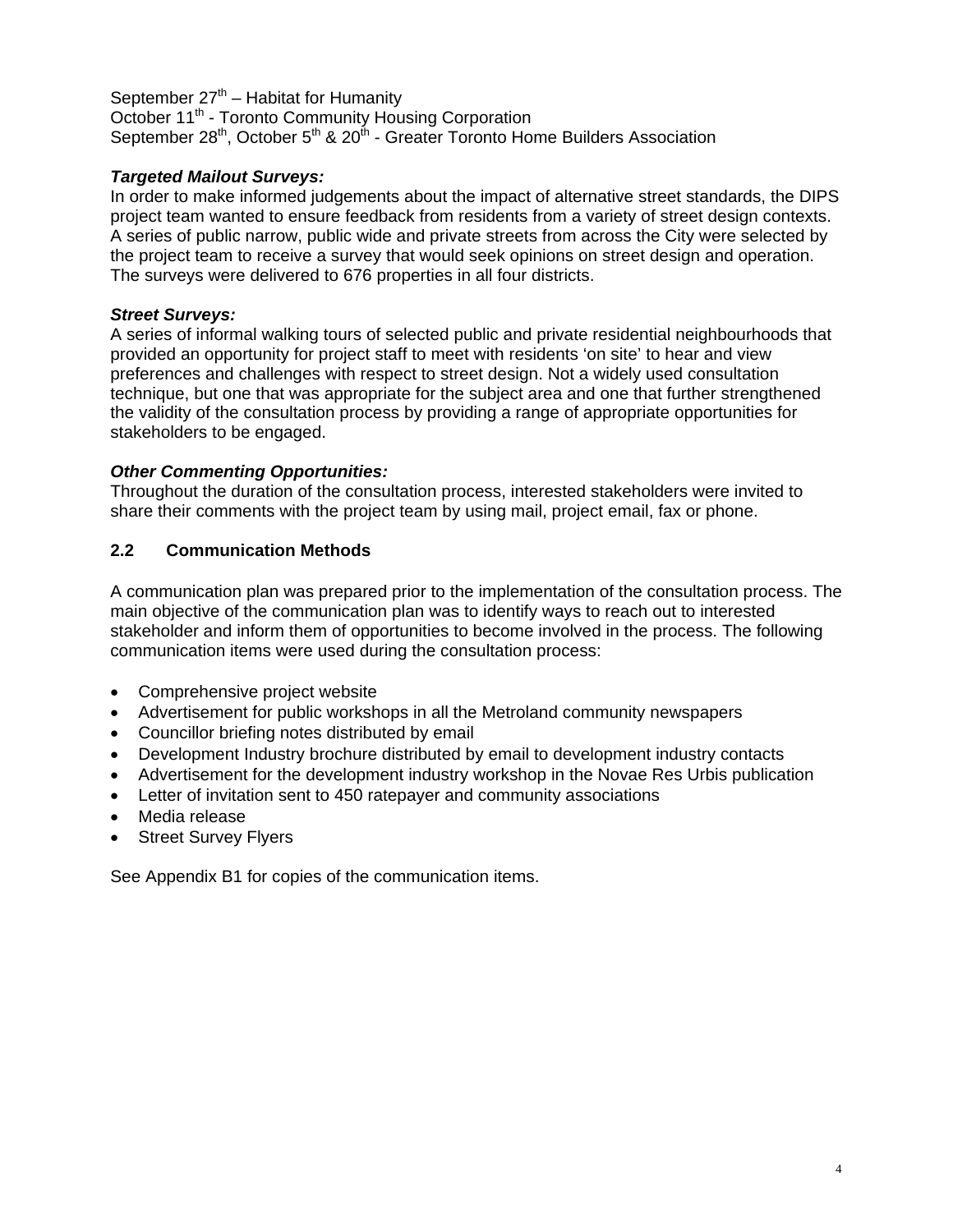# <span id="page-7-0"></span>3.0 Development Industry Workshop

#### **3.1 Overview**

The Development Industry Workshop was held on Friday 17<sup>th</sup> June, 2005 at Metro Hall. There were 27 workshop participants representing various development companies, consultants and agencies. The workshop was opened by the City's Chief Planner, Ted Tyndorf and then followed by a presentation on the DIPS project by the Director of Development Engineering, Kathleen Llewellyn-Thomas. After a brief question and answer period, workshop participants were invited to participate in facilitated roundtable discussions and to complete and submit a workshop workbook (see Appendix B2).



#### **3.2 Objective**

The objective of the workshop was to obtain feedback from representatives of the development industry on the challenges and preferences related to local residential street design and its relationship to land development.

#### **3.3 Results**

The following section summarizes the comments and suggestions provided by workshop participants either in the individual workbooks submitted or as recorded on flipcharts by table facilitators.

#### *Workbook Question #1. Considerations for selecting alternative street designs:*

Participants were presented with a draft list of criteria for selecting alternative street designs and were asked to suggest any additional criteria and to highlight what they considered to be the most important criteria.

There was a general endorsement of the draft list along with additional criteria that participants believed should be added. A number of the additional criteria reflected the *financial* concerns that had been expressed prior to the consultation process. Reference was made to the 'financial viability' of individual developments and the 'affordability' of residential units in the context of infill housing development.

The suggestion to add micro-climate and stormwater management issues to the draft list of criteria reflected the *environmental* considerations discussed by participants during the workshop.

Commenting on *urban design* aspects, some participants suggested that greater consideration should be given to the relationship between the front of the property (e.g. setbacks, parking etc)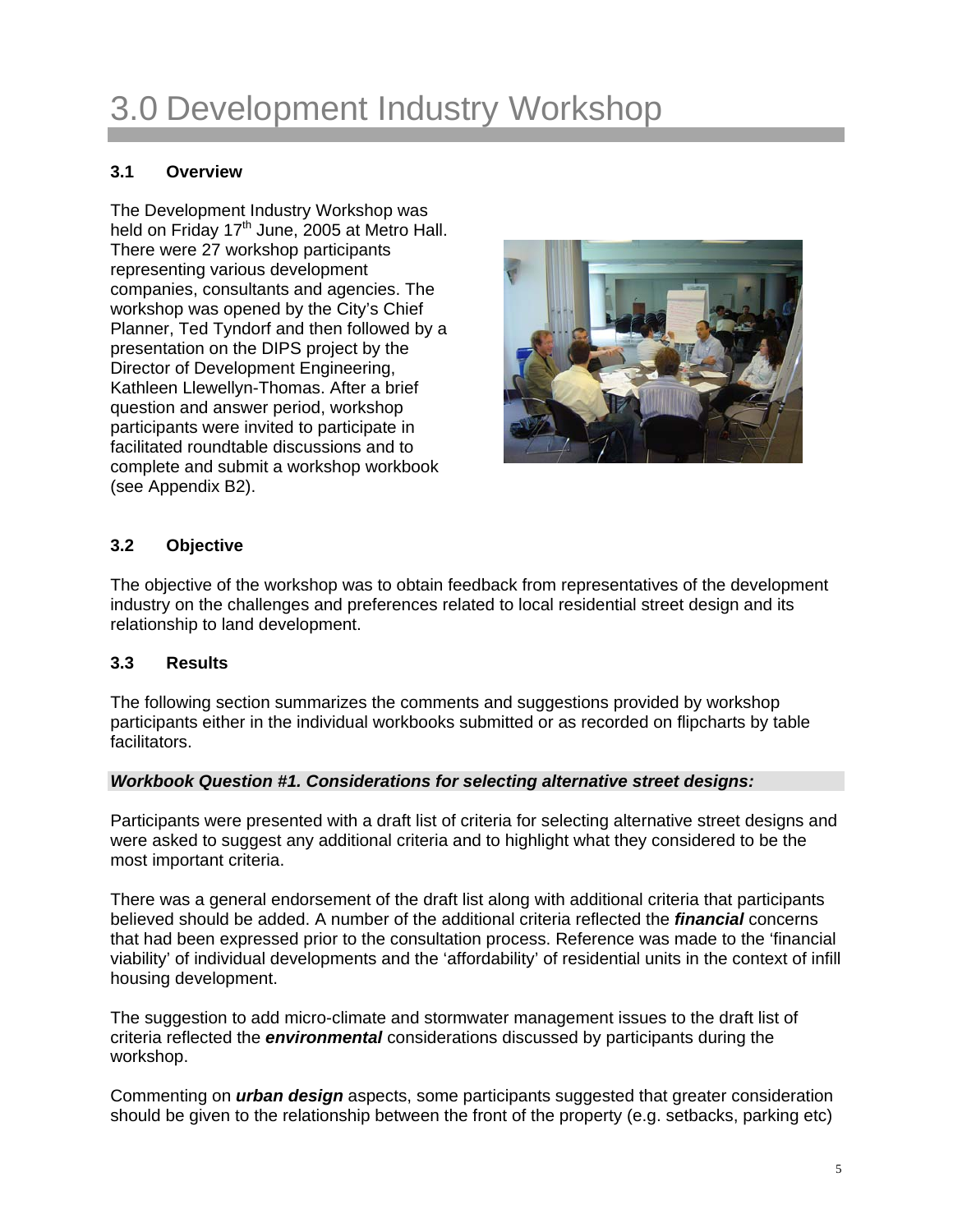and the design to the rear of the property. They suggested that the alternative cross-sections presented during the workshop should have considered the arrangements to the rear of the property. e.g. would the development include a rear lane, and if so, how does this affect the right-of-way (ROW) at the front?

| <b>Examples of additional criteria suggested</b><br>by participants:                              | <b>Examples of the most important criteria</b><br>suggested by participants: |  |
|---------------------------------------------------------------------------------------------------|------------------------------------------------------------------------------|--|
| Proposed off-street parking<br>Presence of street furniture/fixtures (this<br>$\bullet$           | Relationship to proposed housing form.<br>Accommodating trees                |  |
| affects boulevard width)                                                                          | Future traffic volume                                                        |  |
| Need to accommodate potential future<br>$\bullet$<br>development                                  | Type of municipal services required on the<br>street                         |  |
| Need to accommodate emergency<br>$\bullet$<br>vehicles                                            | Permeability<br>Pedestrian friendly environment                              |  |
| Impact on affordable housing                                                                      | Accommodating utilities                                                      |  |
| Function of street (is it meant to be a<br>$\bullet$<br>pedestrian street or a vehicular street?) | Street parking                                                               |  |
| Safety and Security (lighting)                                                                    |                                                                              |  |
| Permeability                                                                                      |                                                                              |  |

#### *General comments received about the criteria:*

- Criteria should not be too prescriptive, and should allow for flexibility. Otherwise, the criteria would result in a lowering of density.
- Flexibility in rules that allow updates/changes.
- Option to decrease standard road widths if new technologies can be used to collect/store waste (in event that garbage trucks no longer needed)
- City should look at smaller vehicles (e.g. ambulances, fire trucks, garbage trucks, etc.)

#### *Workbook question #2. Comments on the proposed cross-sections:*

Participants were presented with copies of the eight street cross-sections currently being considered by the project team. They were asked to review each of the cross-sections and provide comments. Feedback on additional cross-sections to be considered was also requested.

#### *Comments on the three options within the 20m ROW:*

In general, participants indicated that a 20m ROW was too wide for local residential streets. There were repeated comments that the 20m ROW options were unnecessary and that the objectives of a public street could be accommodated on a narrower ROW. However, it should be noted that some participants thought that this option could be acceptable if setback requirements were reduced.

#### *Comments on the three options within the 18.5m ROW:*

There was some general support for the 18.5m ROW and in particular the 7.5m pavement width option. The 18.5m ROW was seen as 'better' than the 20m ROW option, however, consideration should be given to reducing setbacks. There were consistent calls from some participants to explore narrower cross-sections than both the 20m and 18.5m ROW's.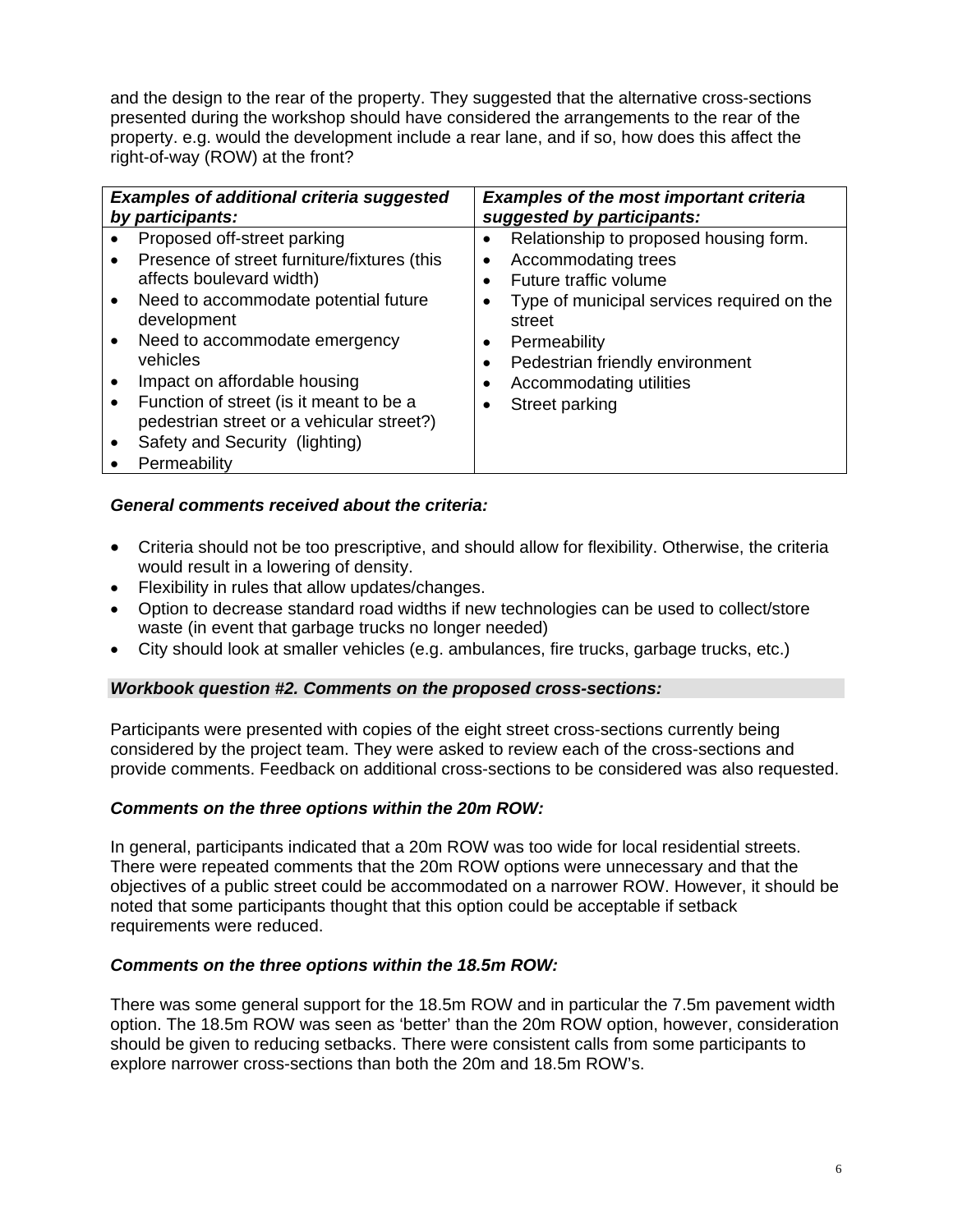#### *Comments on the two options within the 16.5m ROW:*

There was greater support for the options within the 16.5m ROW than in the 20m and 18.5m ROW's. Participants suggested that the project team consider looking at common utility trenches and whether or not sidewalks were required on both sides of all streets. Once again, there were individual requests for the project team to consider narrower ROW's than 16.5m.

#### *Some example suggestions on additional cross-sections:*

- 12.5m ROW is suitable for one-way traffic
- 10.5 meters is OK, because it can be done and it meets the objective
- Narrowest width is preferable
- Narrower ROW without losing key elements and features ie: trees
- The cross-sections need to be substantially narrower to replace the current private roads
- Should also look at one-way streets or single-loaded street cross-sections or streets with one sidewalk

#### *Examples of general comments on proposed cross-sections:*

- Ask the question 'what is the road width that will accommodate medium density housing? The question is not what standards should we apply
- There was an observation that all cross-sections presume 2-way traffic and on-street parking. This is not a valid presumption for all developments
- For all cross-sections, some members of the groups expressed concern about the sidewalk so close to the curb (bad for snow storage and ploughing), while others like this arrangement
- There was a question as to whether a parked car in front of a garage can overhang the ROW

#### *Workbook Question #3. Proposed laneway cross-section:*

A draft laneway cross-section was presented for comment during the workshop. Participants were also asked to suggest any additional laneway cross-sections.

#### *Comments on laneway cross-section:*

The comments received on the lane cross-section mainly centred on requests for a narrower ROW than 9m. Discussions focussed on the relative merits of having a 1.5m driveway on either side of the 6m pavement width. Some participants commented that the driveway should be narrower (there was a suggestion of 0.5m) whilst others believed that no driveway was required and that the laneway could work as a 6m ROW. Issues related to parking in the laneway and speeding vehicles were cited as reasons for having a narrower ROW.

There was a suggestion that with 9m ROW there would be space for utilities to be located here rather than on the street. Creativity in dealing with lighting issues was also requested, with suggestions that lighting could be fixed to garages rather than on individual lighting posts.

#### *Workbook Question #4. Criteria for private streets and lanes:*

This question seeks to identify under what circumstance participants considered private streets to be appropriate. A draft list of criteria for private streets was presented to workshop participants. Participants were asked to consider any additional criteria and to highlight what they considered to be the most important criteria.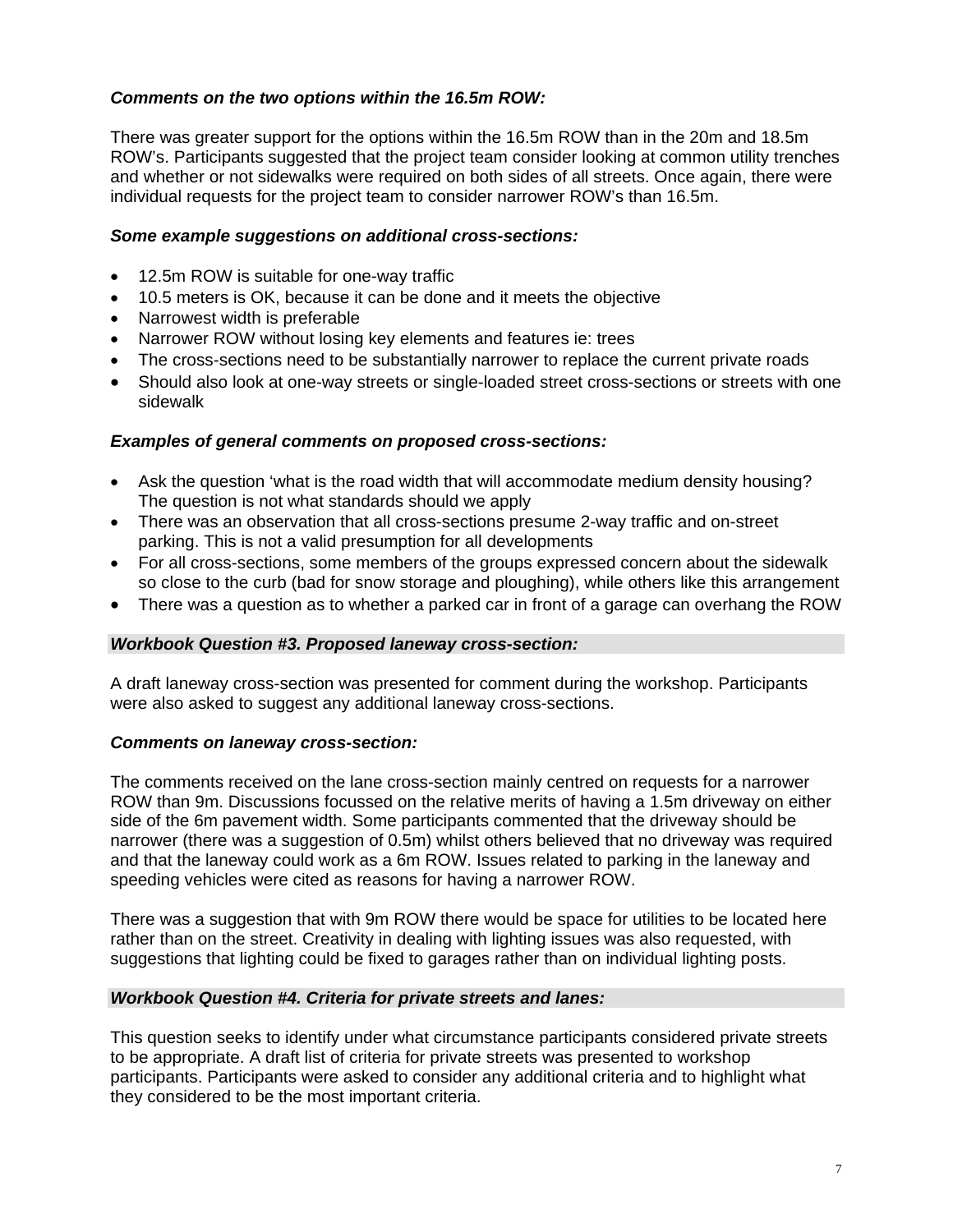# *Suggested additional criteria:*

- Ground related (gardens, play areas, visitor parking, etc.) considerations
- When it works!
- As a starting point, the following question should have to be answered: "Will a private road result in a more innovative design?/ Will the public standard stifle innovation?"
- If public street is not practical/feasible
- "No existing or future links to public property" change this criterion to "No existing or future links to public *assets*" e.g. schools
- Suitable location exists for piled waste collection or private pickup
- Type of municipal services required on the street (winter maintenance, garbage collection etc)
- Pedestrian access to other streets

It's clear from the responses received during the workshops that there were a number of participants who believed that under particular development situations, private streets were more desirable than public.

When asked if there were any criteria that were deemed inappropriate, the most frequently cited was that of the unit count. The suggested unit count of 4-6 units was considered to be either too low (a unit count of 20 was suggested) or irrelevant by some participants. Suggestions were also made to remove 'street length' and 'street connectivity' from the list of criteria.

#### *General comments on private roads:*

- Single point pick-up must be an option City Council must reconsider this.
- City must permit more intensification if DIPS is enforced without flexibility.
- If you can design a private street that meets objectives, then it should be permitted (if it achieves what a public street would).
- In the absence of private roads, objectives of good density and good price point would not be achieved.
- By using a private road, intensification would be achieved.
- Private streets should be considered where current municipal standards are not appropriate for the particular development. Development should be reviewed based on its merits not based on the above criteria.

#### *Workbook Question #5 Recommendations to city staff / general comments.*

The final question in the workshop workbook provided participants with an opportunity to highlight any other additional observations or comments related to the DIPS review.

Observations / comments:

- The City should realize that most developers prefer public roads they only go for private because the public standards are too demanding
- The first step in the decision-making process should be an assessment of whether there is any reason why the street could not be public?
- There should be a municipal incentive for developers to meet/enhance public street standards
- If a private street is built, and the City is not providing the same level of services, the City should provide either a property tax reduction or some other credit to property owners/residents
- The City needs to be willing to maintain streets
- Can setbacks be reduced if a wider ROW is provided? The decision should be based on how far apart buildings should be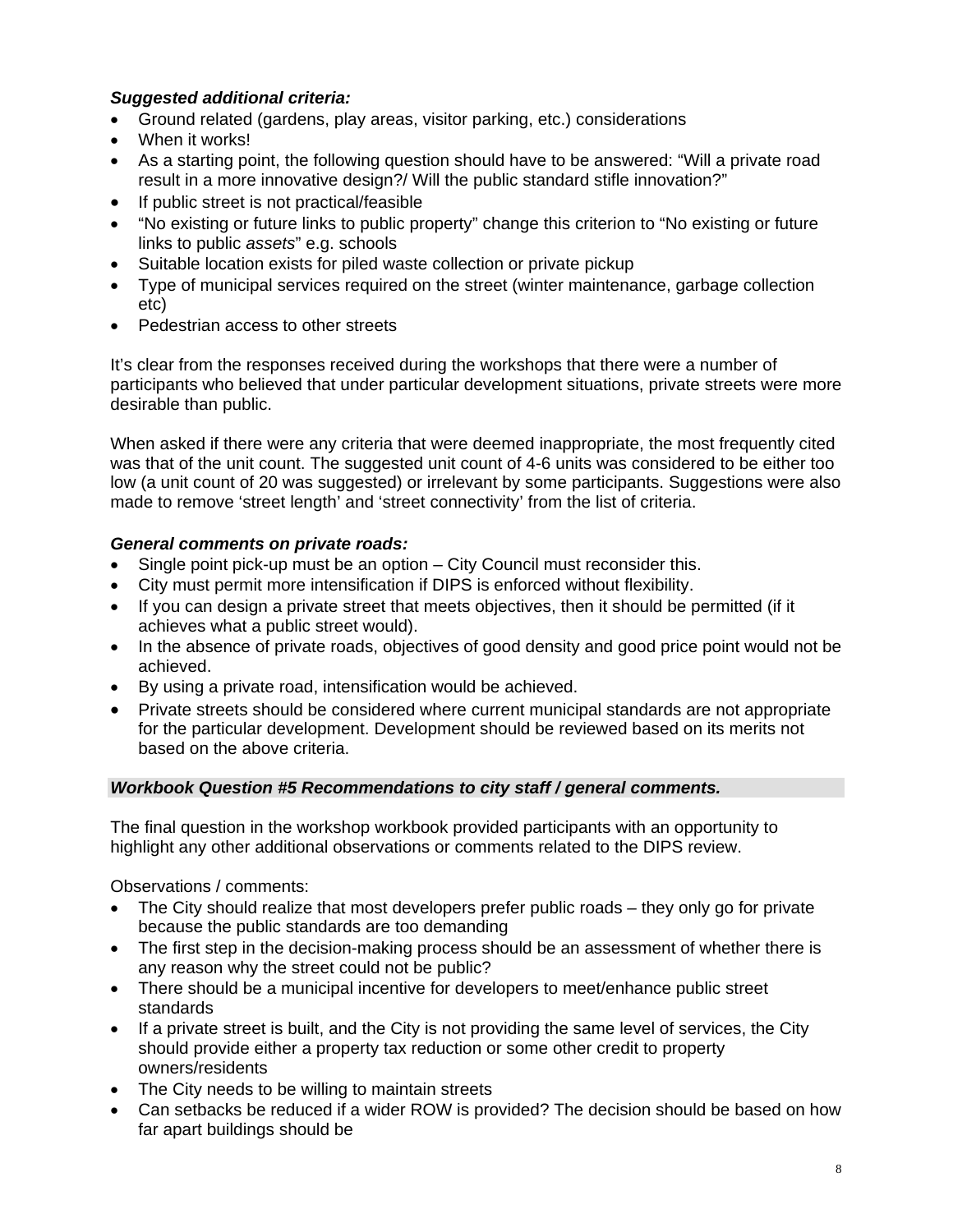<span id="page-11-0"></span>The development industry workshop was closed following a reporting back session by table facilitators. Participants were asked to monitor the project website for updates on the progress of the project and to participate in the online surveys.

#### **3.4 Observations**

- Workshop participants were generally supportive of the draft list of criteria for selecting alternative street designs, however they did suggest a number of additional criteria related to environmental, financial and urban design issues
- Concern was expressed about the impact of street design on the financial viability of development schemes. Particular mention of 'unit yield' and the loss of grade related townhouses as a housing format were expressed
- Participants believed that council's objectives could be achieved within ROW's at the narrower end of the range presented during the workshop. More preference was given towards the 16.5m ROW
- Some participants believed that there is a role to be played for private streets, and whilst there was general agreement with the criteria for private streets, concern over the use of 'unit count' was expressed
- Rather than using 'standardized designs', some participants requested greater flexibility and the opportunity for design innovation. The development of 'street design guidelines' was suggested
- Overall the workshop results would appear to confirm some of the anecdotal issues that had been raised by representatives of the development industry prior to the consultation process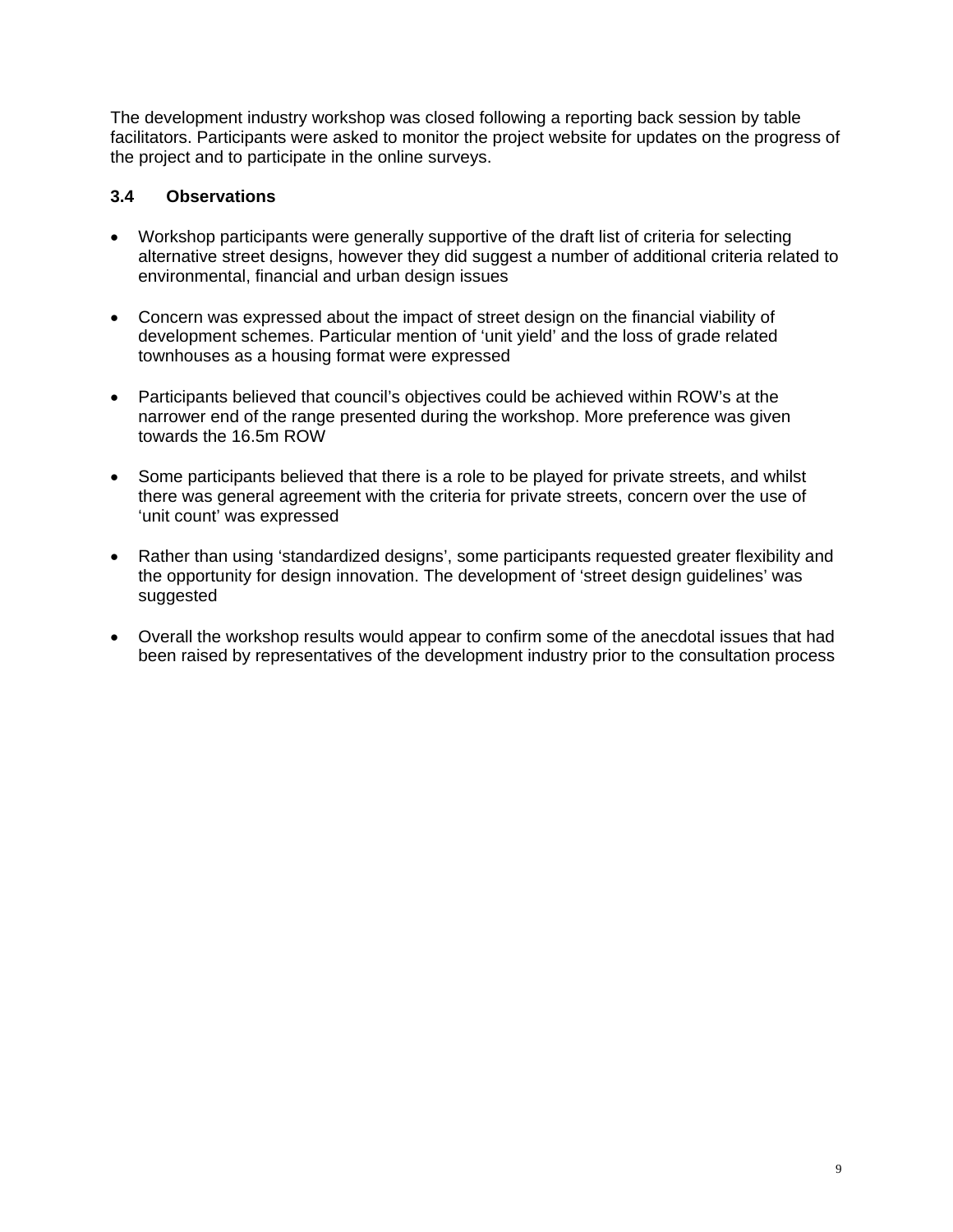#### <span id="page-12-0"></span>**4.1 Overview:**

Four general public workshops were hosted during the month of June, one in each of the City's four districts. As commented earlier in this report, workshop attendance was anticipated to be low. This assumption was confirmed with relatively low numbers participating in three of the four workshops: Etobicoke York - 12; Scarborough - 5; North York - 12; and Toronto & East York.- 21. However, the number of participants did not undermine the value of the sessions for city staff who were able to use the workshops as 'focus group' sessions. Workshop participants expressed appreciation for the opportunity to discuss the issues directly with staff in an informal and interactive environment.

Each of the workshops followed the same format as outlined for the development industry workshop, with the exception that on these occasions the presentation on the project was provided by the DIPS Project Manager, Brian Lee.

The facilitated discussion portion of the workshop was structured around a series of questions outlined in the general public workshop workbook (see Appendix B3). The questions in these workbooks were designed to acknowledge varying degrees of capacity and knowledge of street design issues amongst participants. The questions therefore were supported and structured around a series of visual aids that were clearly explained by city staff before each question.

#### **4.2 Objective:**

The objective of the public workshops was to obtain feedback from residents of Toronto on their challenges and preferences with *current* local residential street design to help inform the development of standardized street standards for *new* local residential streets.

#### **4.3 Results:**

The following section *summarizes* the comments and suggestions provided by workshop participants either in the individual workbooks submitted or as recorded on flipcharts by the table facilitators.

#### *Workbook question #1. Comments on existing streetscapes.*

Participants were presented with a series of four streetscapes each containing different design aspects that typify the diversity of Toronto's streetscapes. Participants were asked to highlight their 'likes' and 'dislikes' with each of the streetscapes and then to select their preferred streetscape.

#### **Streetscape #1:**

The majority of participants were critical of the design of this particular street. Far more negative than positive comments were received for this streetscape.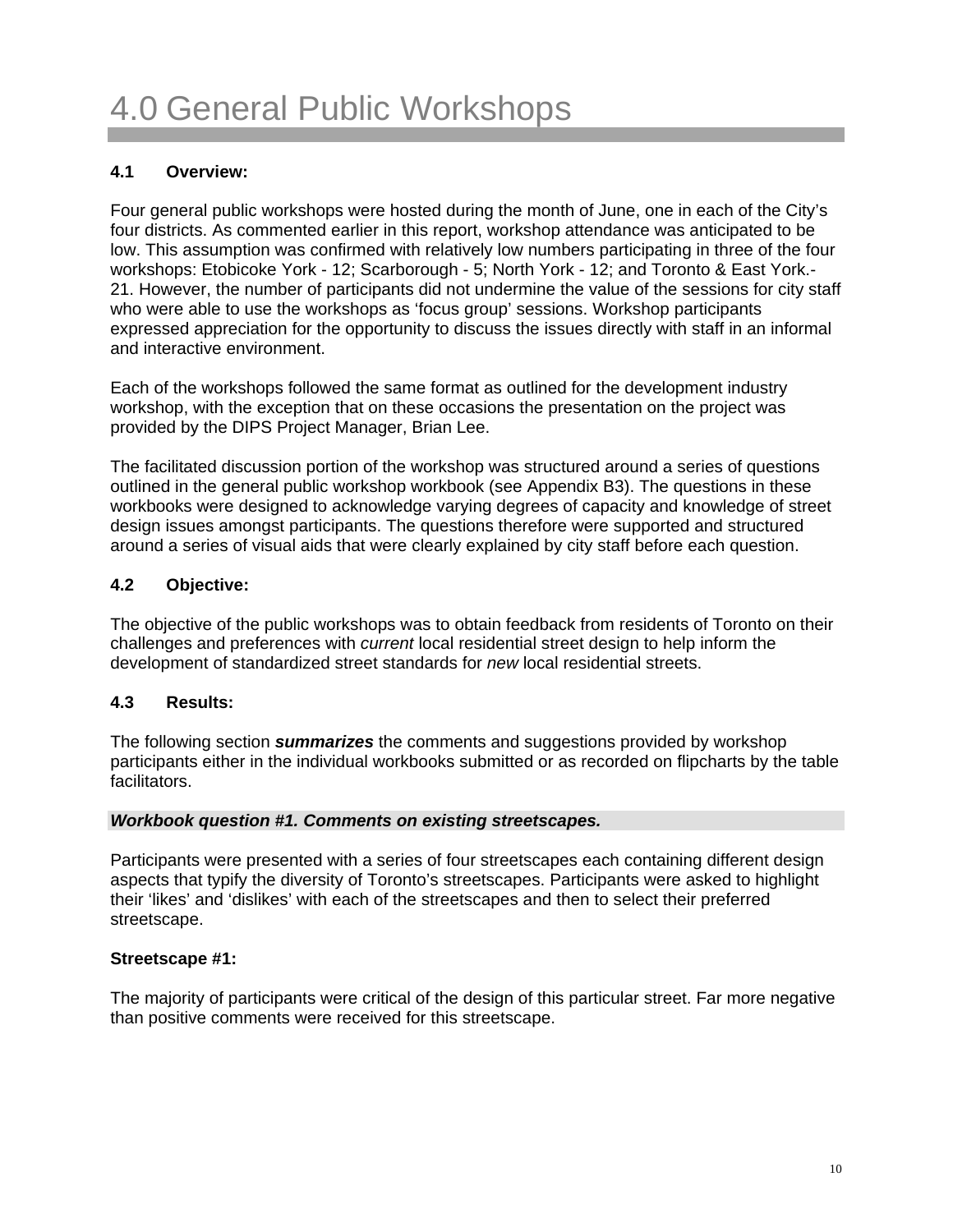

The most common dislike was the fact that there are no sidewalks to be found on the street. This was considered to be unacceptable by a majority of workshop participants. Repeated comments were made about the dominance of cars and driveways within the streetscape, resulting in a lack of 'greenspace' and no front gardens. The short setback between the pavement and building face was another undesirable feature for some participants. For others the setback would be fine if there was no driveway parking.

On the positive side, participants were pleased to see that trees had been planted and that they liked the height and density of the built form.

These comments were consistent across all four workshops. When asked to identify their preferred streetscape, none of the participants voted for this streetscape.

#### **Streetscape #2**

The response to the design components of this streetscape were more positive than those for #1. Participants were more articulate about the way in which streetscape #2 would make them feel as 'users'. This streetscape was considered to be "inviting", "friendlier", "intimate" and "pleasing". This was mostly attributed to the presence of trees in the streetscape. In particular, comment was made about the mature tree 'canopy' that spanned both the sidewalks and pavement.



The majority of participants liked the onstreet parking provided on this street. However there was no clear consensus on whether parking was preferred on one side or both sides of the street. Those who were supportive of parking on both sides of the street stated that it acted as a natural traffic calming measure. Advocates of parking on one side were concerned that there was insufficient room for a two-way flow of traffic.

Other positive aspects for this street included the presence of sidewalks and the amount of setback.

With respect to 'dislikes' the most frequently highlighted was the parking arrangements. As mentioned above, there were some participants who disliked the on-street parking and would prefer to have a private driveway. Concern was also raised about the quality of lighting on this street. Discussions centred on the location of street light posts in relation to the street trees. Lighting was deemed ineffective when located too close or within the tree canopy.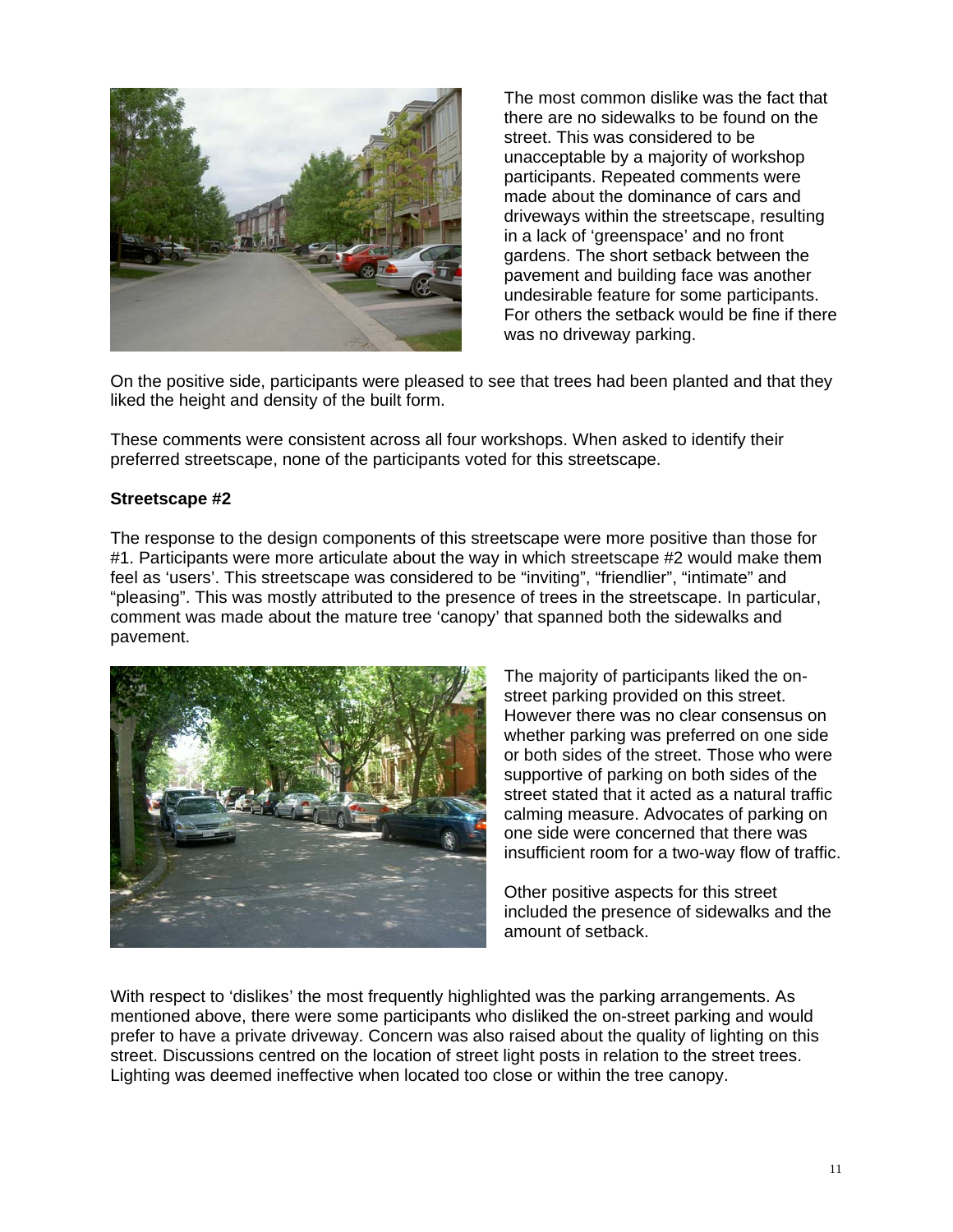This streetscape consistently (in all four districts) received the highest number of votes as the preferred streetscape.

#### **Streetscape #3**

The third streetscape received a mixed response and further highlighted participants' differing preferences on street design. The only points of consensus on this streetscape included the fact that there were: sidewalks on both sides; parking on one side; and trees incorporated into the design (however, concern was expressed about the proximity of the trees to the building face.

For all other aspects there was a mixed response. For example, comments about the relationship between the ROW and the built form ranged from "appropriate" and "urban" to "boring" and "congested". Comments on setbacks and ROW width were equally diverse.



From a street user perspective, winter maintenance and solid waste collection were identified as potential problems on this particular streetscape. The issue was a perceived lack of space on the sidewalk to store snow and set out garbage and recycling containers. Some participants mentioned that this was made worse by the inclusion of fencing at the back edge of the sidewalk. These concerns were mainly expressed by participants at the Toronto and East York workshop.

This streetscape was a joint second with streetscape #4 when participants were asked to select their preferred streetscape.

#### **Streetscape #4**

The fourth and final streetscape stirred a considerable amount of emotion amongst workshop participants. Initial verbal reactions to this streetscape included "alienating", "cold", "barren", "inhospitable" and "uninviting" (comments received mainly by participants at the Toronto & East York and Etobicoke York workshops). However it should be noted that not all participants responded in this manner. Some participants (mainly in the Scarborough and North York districts) felt this streetscape offered a good 'quality of life'.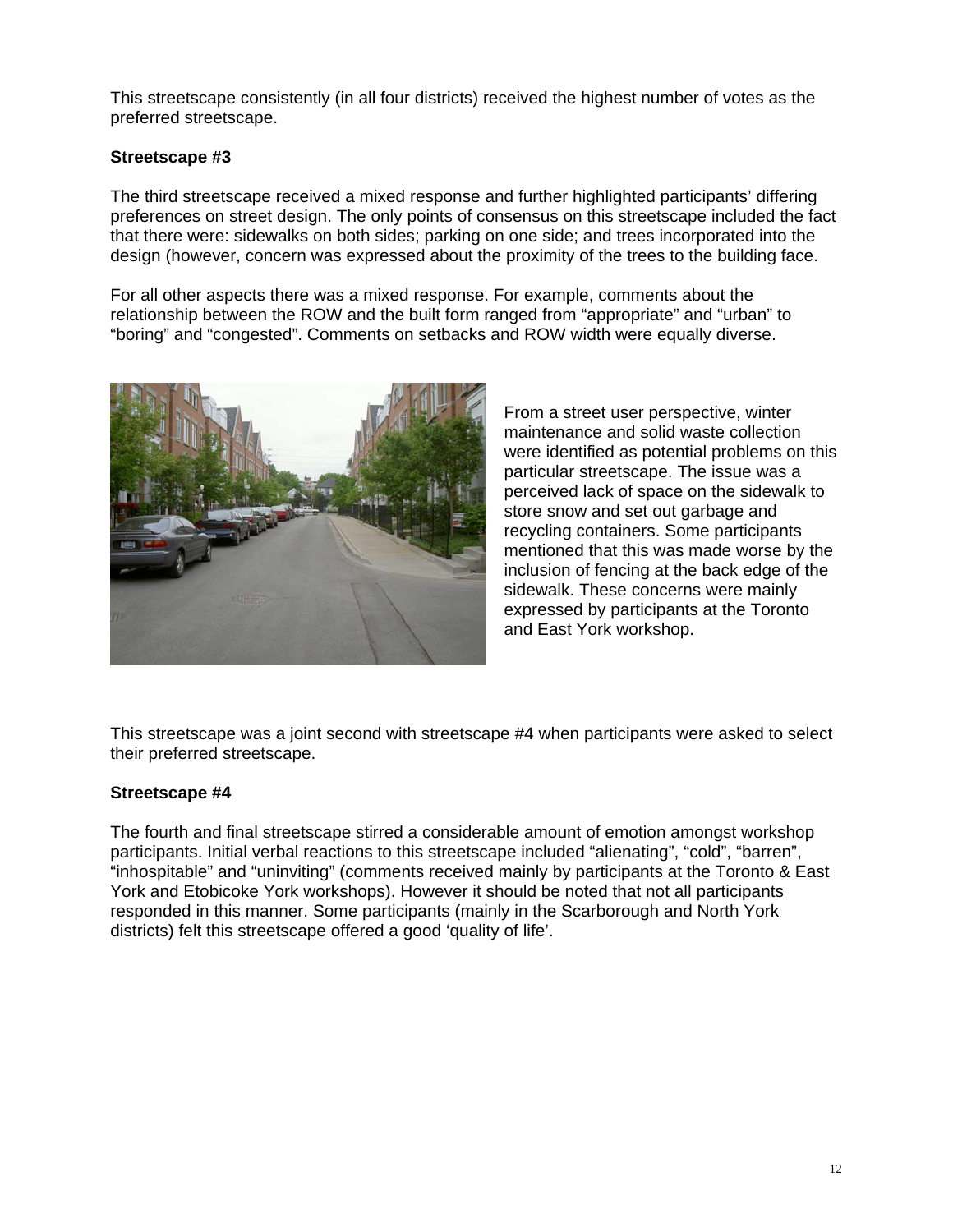

The most frequent 'likes' included the width and location of the sidewalks, the inclusion of a boulevard with trees and the wide ROW. Again, sidewalks on both sides of the street were a common preference amongst workshop participants.

The most common 'dislikes' expressed were the ROW (which was deemed too wide) and the pavement width (again considered to be too wide). It was felt that the pavement width encouraged speeding and was a waste of space.

The majority of votes for this streetscape could be found in the Scarborough and North York workshops.

#### *Workbook Question #2: Street Challenges and Preferences*

The annotated sketch (below) was used in this question to assist participants in a discussion about the challenges and preferences they have as street users. Participants were asked to consider the list of street activities and features and to provide comments on these and others.

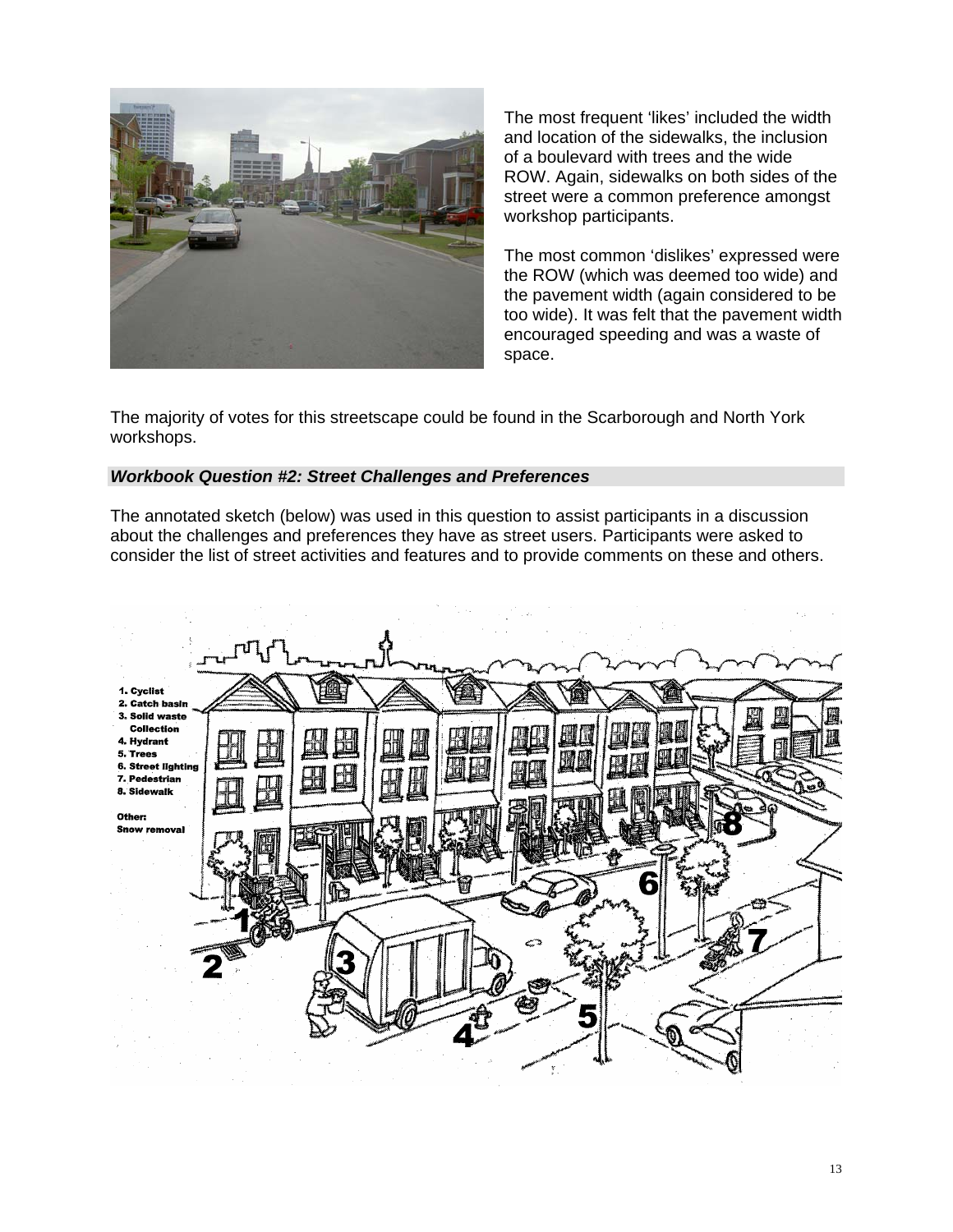#### *Sample comments received on street challenges and preferences:*

#### **Cycling:**

**Garbage:**

- Cyclists more likely to ride on sidewalk when boulevard present.
- Consider cycle lanes.
- Parking, catch basins and sidewalk cuts all potential difficulties for cyclists.

#### **Sidewalks:**

- Often too steep towards pavement.
- Need to be wide enough for garbage and people.
- Consider 'pinch points' to calm traffic.
- Reduce the number of curb cuts in sidewalks.
- Too many obstacles in the sidewalk
- Consider pedestrian access between blocks.

#### **Utilities:**

• Catch basin grate should be at 90 degree angles to curb.

#### **Trees:**

- Need adequate space to root and grow.
- Prefer at least one tree per house.
- **Lighting:**  • Needs to be maintained at a pedestrian

• Often block sidewalks.

- scale. • High pressure sodium destroys proper colour rendition.
- Relationship to the location of trees.

#### **Winter maintenance:**

• Lack of space for snow storage.

#### **Other:**

• Consider using smaller trucks to provide municipal services.

#### *Workbook Question #3. Criteria for selecting alternative street cross-sections*

Participants were presented with a draft list of criteria (see Appendix B3) for selecting alternative street designs and were asked to suggest any additional criteria and to highlight what they considered to be the most important criteria.

Overall there was general endorsement of the draft list of criteria. However, a number of additional criteria to be considered by the project team were suggested by participants.

# *Examples of additional criteria suggested:*

- Storm water management
- Width of sidewalks
- Greenspace
- Shadow impact
- Length of block
- Setbacks
- Building face to building face distance
- Disabled access
- Connectivity to transit
- Proposed back yard parking

#### *Examples of criteria suggested to be deleted:*

- Need for front yard parking
- Future traffic volume
- Relationship to proposed housing form
- Length of street
- Lot width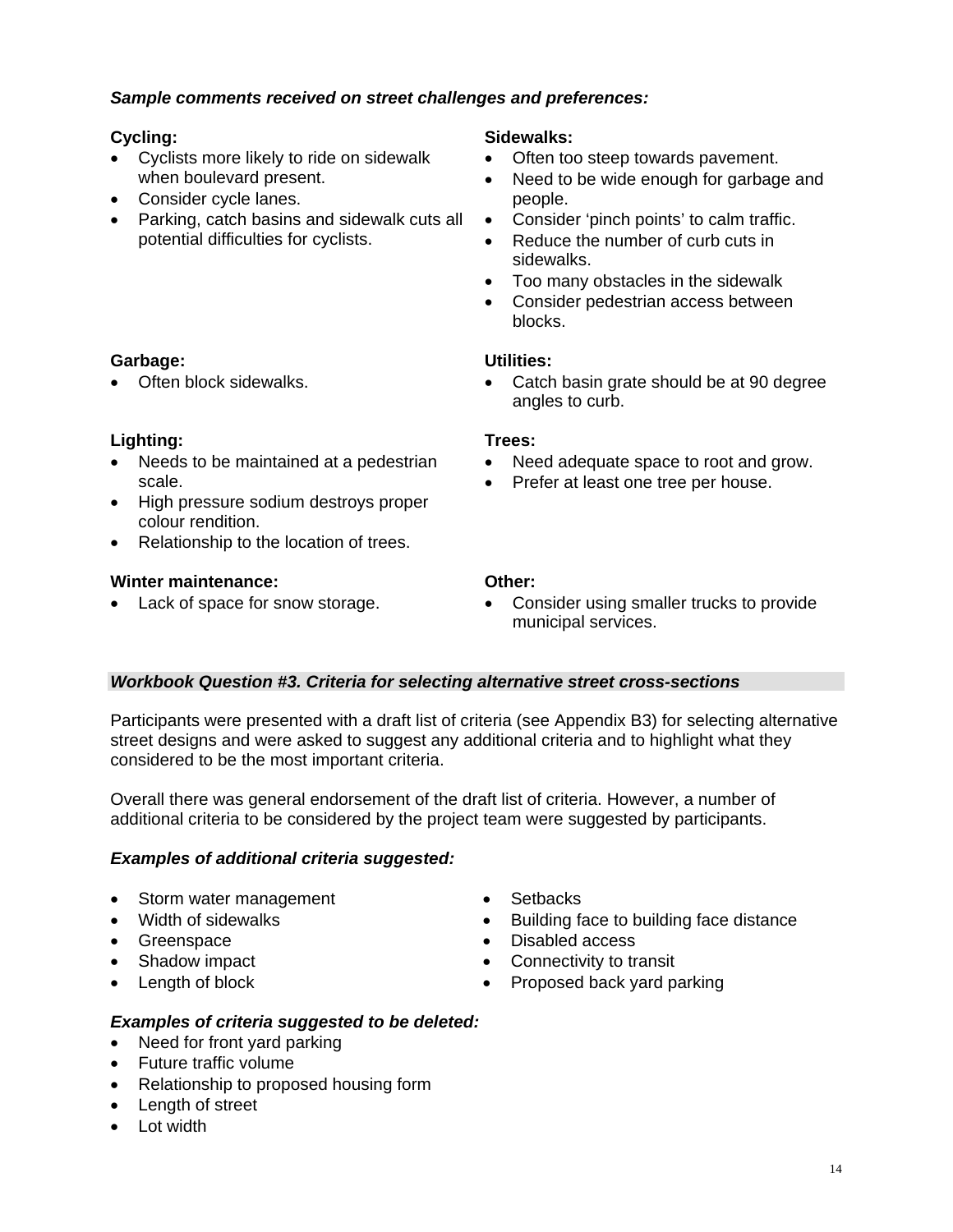When workshop participants were asked to highlight their most important criteria when determining the selection of alternative street cross-sections, three criteria received the majority of the votes. The criteria with the highest number of votes was 'street trees', followed by 'compatibility with neighbourhood' and 'relationship to proposed housing'.

#### *Workbook Question #4. Proposed cross-sections*

Participants were presented with copies of the eight street cross-sections currently being considered by the project team. They were asked to review each of the cross-sections and provide comments. Feedback on additional cross-sections to be considered was also requested.

#### *Comments on the three options within the 20m ROW:*

There was clearly mixed opinions about the 20m ROW width. The spectrum of comment was wide with no clear consensus. At the South district workshop participants were more likely to express dislike for a ROW considered 'too wide'. Support for this ROW width could be found in the Scarborough and North York workshops. There was no discernible preference about the location of the sidewalks (away or at the curb). Again support for the 7.5m pavement width was more likely to be expressed by participants at the Toronto & East York workshop.

#### *Comments on the three options within the 18.5m ROW:*

The views expressed on this ROW width appeared to be less diverse. Participants who considered the 20m ROW too wide, considered the 18.5m ROW to be 'better'. However amongst some individuals (attendees at Toronto & East York workshop) 18.5m ROW was still considered too wide. There was continued support for the 7.5m pavement width amongst these participants.

Considerations of this ROW width stimulated more discussion about potential 'trade-offs' with respect to street features. Amongst those that had supported the 20m ROW, the 18.5m ROW was considered acceptable but not at the expense of the boulevard. They were more willing to consider a 7.5m pavement width so that sidewalks and trees could be accommodated with a wider boulevard.

#### *Comments on the two options within the 16.5m ROW:*

Comments on this ROW width were of a similar nature to those received for the 20m ROW. There was an equal amount of support and rejection of the 16.5m ROW that exemplified the differing opinions about ROW width. The ROW was deemed too narrow amongst the majority of participants at the North York workshop and individuals as other 3 workshops. Participants in the Toronto & East York workshop were more likely to support the options in this ROW width and to suggest narrower ROW's.

#### *Suggestions on additional cross-sections to be considered:*

A limited number of participants (mainly from Toronto & East York workshop) encouraged the DIPS project team to consider ROW's narrower than 16.5m. Similarly, consideration to explore narrower pavement width than 7.5m was also requested.

Other comments on this question related more to street layout rather than cross-section. For example, the introduction of 'pinch points' at intersections was a reoccurring comment.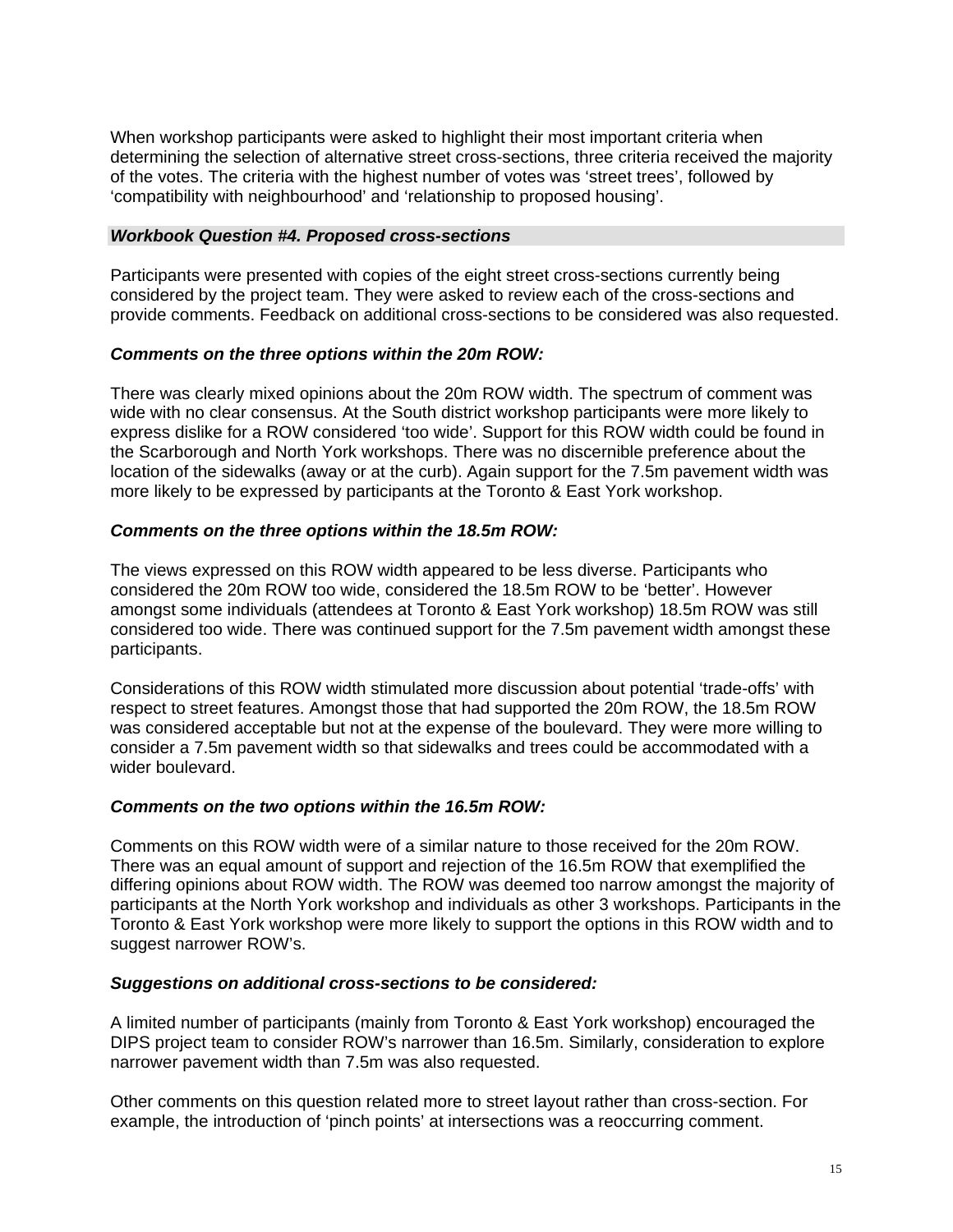#### <span id="page-18-0"></span>*Workbook Question #5: Other recommendations to City staff*

The final question in the workbook provided participants with an opportunity to highlight any other additional observations or comments related to the DIPS review.

Sample of observations / comments:

- Adopt a pedestrian orientated design.
- Consider pedestrian scale lighting.
- Consider cyclist and pedestrians as equal to cars.
- Consider more rear lanes.
- City should keep control of streets (should not be private).
- Major streets need to have sidewalks on both sides of road.
- City should consider 6.5m pavement width.
- Front yard parking pads should not be allowed.
- City vehicles should be designed for the streets.
- Introduce more green spaces.
- Do not put trees under street lighting.
- Would like to see 'residential' streets referred to as 'local' streets. We should not continue to entrench the idea of segregated zoning.
- Only allow private streets if public standards are unreasonable as they are now (too wide).
- Undertake consultations for other street types.

#### **4.4 Observations**

- Diversity of comment was greater in the public workshops and on some occasions preferences appeared to reflect the current design standards typical of the district within which the workshops were held. Personal preferences were diverse.
- However there were some preferred street design features common to participants across all four workshops. The two main ones were that streets should always have sidewalks, preferably on both sides and that trees should be planted so that in the long term they create an extensive canopy.
- There were requests that street designs be pedestrian friendly and that walking be acknowledged as an important mode of transport. Whilst it was evident that some participants were 'anti-car', there was a considerable portion that acknowledged the importance of accommodating cars but requested that they not be the primary consideration when determining street designs.
- Participants expressed a number of different street user challenges, the most frequent of which included snow storage and removal, and space for setting out waste and recycling.
- Workshop participants were generally supportive of the draft list of criteria. However they did suggest a number of additional criteria for consideration. The most important criteria highlighted included street trees, compatibility with neighbourhood, and relationship to proposed housing.
- Residents acknowledged that the City needs to develop a range of street widths. However, some preferred the ROW's at the narrower end of the proposed range, whilst others would prefer the wider ROW options. Of those that supported the 20m ROW, their main concern was for adequate space for landscaping and sidewalks, rather than the pavement width.
- There was a clear message from workshop participants that they would prefer that residential streets be public streets.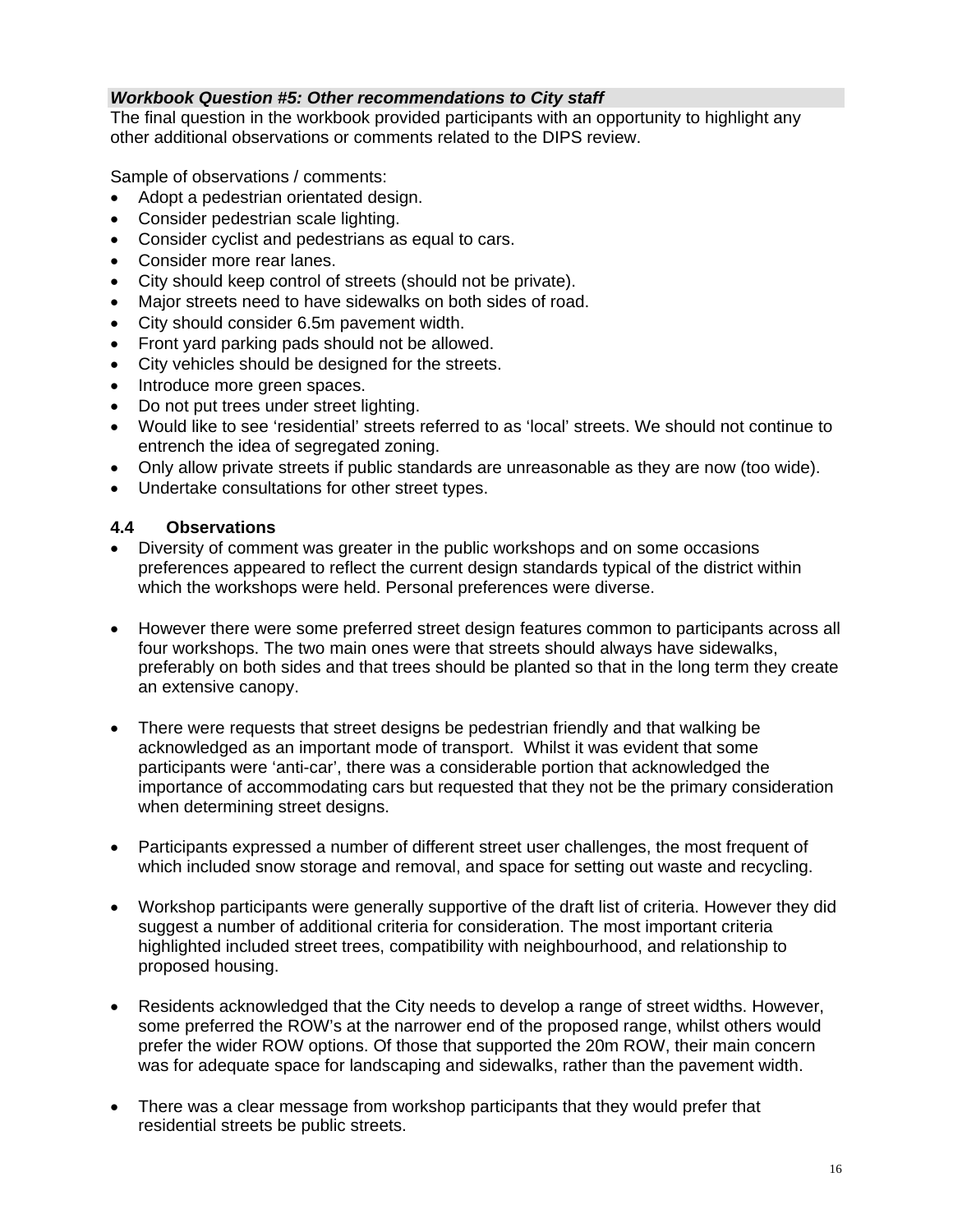#### <span id="page-19-0"></span>**5.1 Overview:**

From the outset of the consultation process, consideration was given to providing a range of opportunities for stakeholder engagement. The two online surveys were designed to provide stakeholders with an alternative mechanism to share their comments on the DIPS review. The content of the project website provided survey participants with as much background information as possible so that they could make informed responses.

A total of 71 completed surveys were submitted during the consultation period. Sixty-nine of the surveys were completed by members of the general public and 2 were completed by the development industry. Given the small number of development industry surveys completed, it is not possible to undertake any quantitative analysis of the survey results. This chapter therefore focuses on the results of the general public surveys.

#### **5.2 Objective:**

The objective of the online surveys was to obtain feedback from residents of Toronto and representatives of the development industry on the development of standardized designs for new local residential streets. The comments obtained through this consultation method would be used to complement the feedback received in the workshops.

#### **5.3 Results:**

Of the 69 survey responses received, 4 were from residents of private street developments with the remainder from residents of public streets. Again, there is insufficient numbers of private street respondents to undertake any rigorous analysis of the views of public versus private street residents. The following highlights the responses for some of the key questions in the survey.

#### **Profile of respondents:**

| <b>Street Location</b> | <b>Unit Type</b>  |
|------------------------|-------------------|
| 43 Toronto             | 23 Detached House |
| 8 East York            | 22 Semi-detached  |
| North York<br>8.       | 16 Apartment      |
| 4 Scarborough          | 4 Townhouse       |
| Etobicoke<br>4         | 2 Duplex          |
| York                   | 1 Row House       |
|                        | Not specified     |

#### **Have you experienced any street-related concerns or problems with the following?:**

| <b>Concern or Problem</b>       | # of times highlighted |
|---------------------------------|------------------------|
| <b>Snow Removal</b>             | 26                     |
| <b>Pedestrian Access</b>        | 17                     |
| Garbage                         | 16                     |
| Other*                          | 14                     |
| <b>Private Vehicle Access</b>   | 9                      |
| <b>Emergency Vehicle Access</b> | 5                      |

\* The most frequently listed 'other' concerns included impact of utility repairs, parking and traffic speed.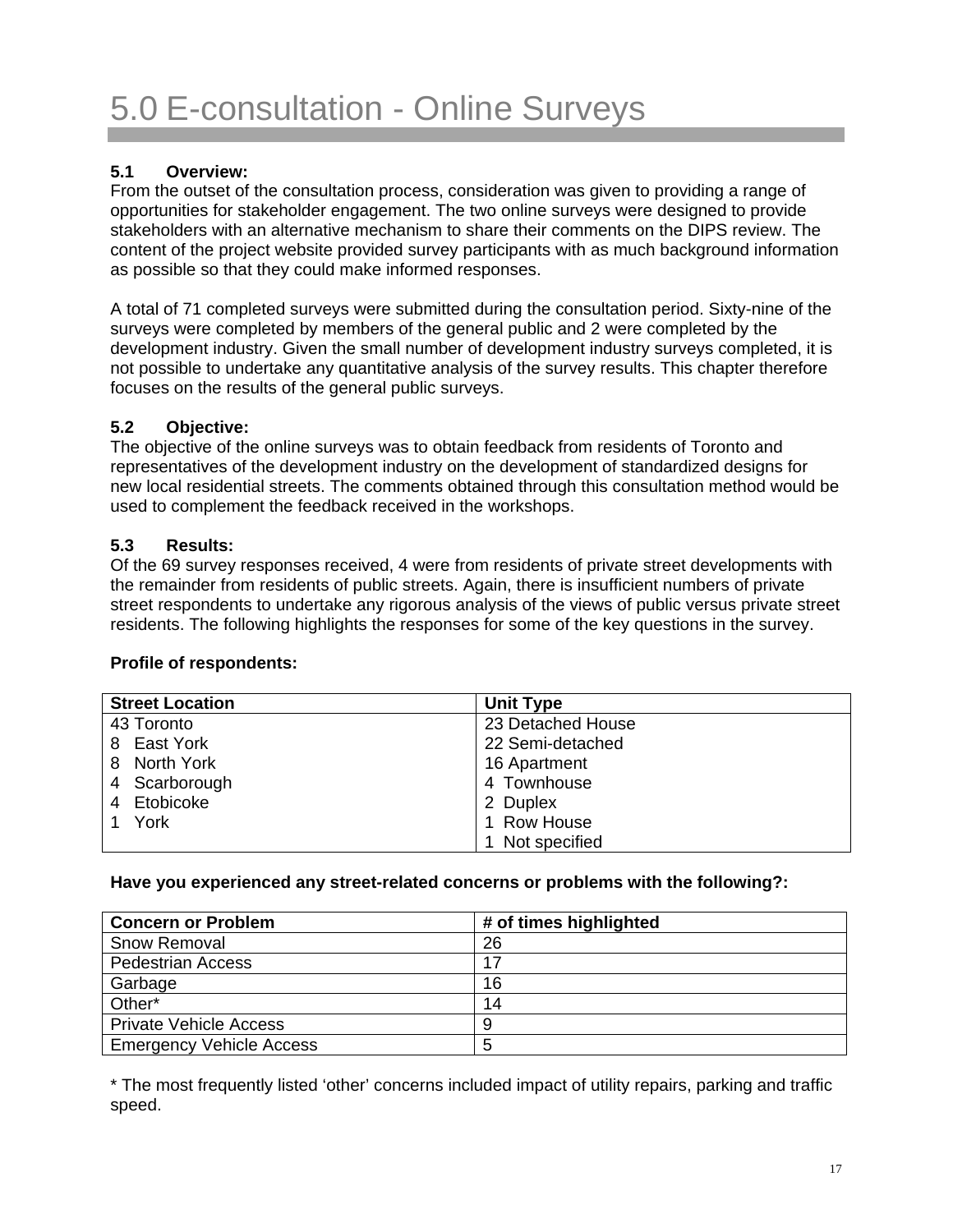**Please identify how important you feel the following criteria are in developing a set of standards for new local residential streets? (rated at a scale of 1 to 5, with 5 being the most important) :**

| <b>Criteria</b>                                    | Average <sup>2</sup> | $#5^3$ | # $1^4$        |
|----------------------------------------------------|----------------------|--------|----------------|
| Design of a safe and comfortable pedestrian        | 4.67                 | 44     | 3              |
| environment.                                       |                      |        |                |
| Inclusion of street trees in order to increase the | 4.66                 | 46     | $\Omega$       |
| City's tree canopy.                                |                      |        |                |
| Environmentally sustainable designs to minimize    | 4.44                 | 46     | 1              |
| stormwater run-off.                                |                      |        |                |
| Design of a safe and comfortable cycling           | 4.27                 | 43     | 4              |
| environment.                                       |                      |        |                |
| Publicly accessible for vehicles and pedestrians   | 4.13                 | 33     | 2              |
| for connections to schools, parks, and transit.    |                      |        |                |
| Full / reasonable access for persons with          | 4.11                 | 32     | 1              |
| disabilities.                                      |                      |        |                |
| Adequate emergency access for Fire, Ambulance      | 4.05                 | 34     | 6              |
| and Police vehicles.                               |                      |        |                |
| Clean and convenient solid waste and recycling     | 3.73                 | 24     | 3              |
| collection.                                        |                      |        |                |
| Delivery of solid waste collection services by the | 3.60                 | 19     | $\overline{2}$ |
| City.                                              |                      |        |                |
| Sufficient space for winter maintenance services   | 3.52                 | 19     | 4              |
| by the City.                                       |                      |        |                |
| Space to accommodate and maintain utilities        | 3.35                 | 14     | 4              |
| (e.g. telephone, cable, gas etc).                  |                      |        |                |
| Cost and service efficiencies for City             | 3.25                 | 14     | 5              |
| maintenance (e.g. snow ploughing) and services     |                      |        |                |
| (water and sewer services).                        |                      |        |                |
| Space for on-street parking.                       | 2.86                 | 17     | 20             |
| Access for cars.                                   | 2.77                 | 8      | 15             |

Given that respondents could select a level of importance from a scale of  $1 - 5$ , it would appear that on average all of 14 criteria were viewed as medium to high importance. Here are a few notable observations:

- Approximately 2/3 of respondents gave 'most important' rankings to: a safe and comfortable pedestrian environment; inclusion of street trees, environmentally sustainable designs; and a safe and comfortable cycling environment.
- Although snow storage was highlighted as the most frequent street challenge (see above), sufficient space for winter maintenance was ranked  $10<sup>th</sup>$  out of the 14 criteria for street design.
- Access for cars received the lowest average rating with only 11% of respondents considering this to be one of the most important criteria.

<sup>&</sup>lt;sup>2</sup> Average number assigned by 69 respondents

<span id="page-20-1"></span><span id="page-20-0"></span> $3$  No. of times a 5 (most important) was assigned by respondents

<span id="page-20-2"></span><sup>&</sup>lt;sup>4</sup> No. of times a 1 (least important) was assigned by respondents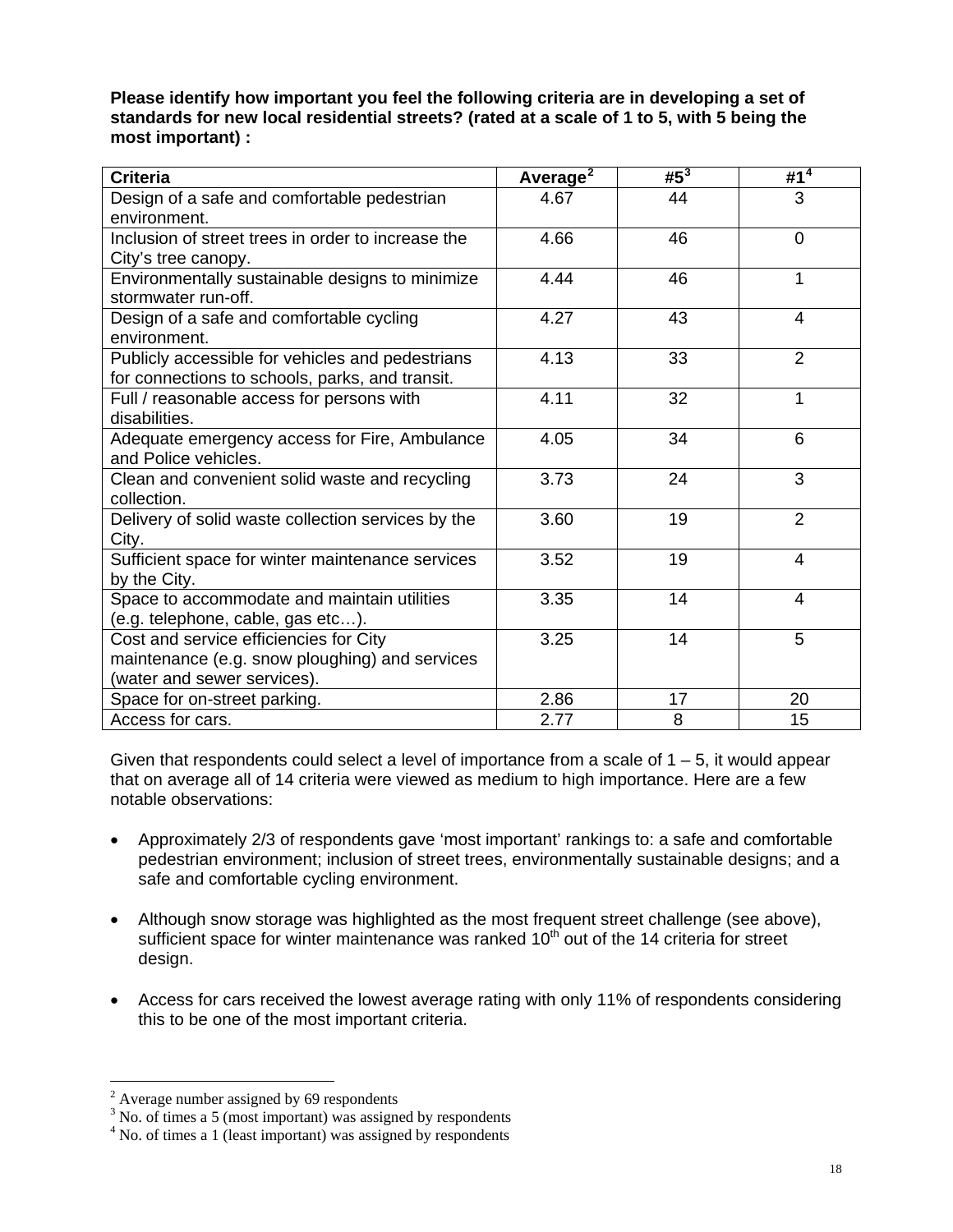<span id="page-21-0"></span>• The most frequently highlighted additional criteria were 'connectivity to existing street pattern' and 'arrangements for off-street parking'.

| <b>ROW</b>     | <b>Pavement Width</b> | <b>Location of</b><br><b>Sidewalk to</b><br>curb | Acceptable  | Unacceptable |
|----------------|-----------------------|--------------------------------------------------|-------------|--------------|
| 20A            | 8.4                   | <b>Next</b>                                      | 24 (48%)    | 25 (52%)     |
| 20B            | 8.4                   | Away                                             | 37 (74%)    | 13 (26%)     |
| 20C            | 7.5                   | <b>Next</b>                                      | 24 (51%)    | 23 (49%)     |
| 18.5A          | 8.4                   | <b>Next</b>                                      | 22 (46%)    | 25 (54%)     |
| 18.5B          | 8.4                   | Away                                             | 28 (57%)    | (43%)<br>21  |
| 18.5C          | 7.5                   | Next                                             | 24 (52%)    | (48%)<br>22  |
| 16.5A          | 8.4                   | <b>Next</b>                                      | (36%)<br>17 | (64%)<br>29  |
| 16.5B          | 7.5                   | <b>Next</b>                                      | 29 (64%)    | (36%)        |
| Rear Lane (9m) | 6.0                   | No sidewalk                                      | 29 (74%)    | 10 (26%)     |

#### **Please review the proposed cross-sections and provide a response to each:**

The highest levels of acceptance were expressed for the 20B, 16.5B and rear lane options. The highest level of unacceptability were highlighted for the 16.5A option.

#### **Which of the above street options do you prefer?**

Of the 69 respondents, 38 offered a cross-section preference. In some cases respondents highlighted more than one preferred cross-section.

| <b>ROW</b> | <b>Votes for</b><br>individual<br>cross-section | <b>Votes for ROW</b><br>width |
|------------|-------------------------------------------------|-------------------------------|
| 20A        |                                                 |                               |
| 20B        | 17                                              | 29                            |
| 20C        | 6                                               |                               |
| 18.5A      |                                                 |                               |
| 18.5B      | 13                                              | 20                            |
| 18.5C      | 3                                               |                               |
| 16.5A      |                                                 | 13                            |
| 16.5B      |                                                 |                               |

'B" options in the 20m and 18.5m ROW received 30 votes, indicating that the 8.4m pavement with sidewalk away from curb is the preferred option amongst a number of the respondents.

#### **5.4 Observations**

- Comments on street challenges were consistent with those expressed during the public workshops. E.g. Snow storage and removal, pedestrian access and space for garbage and recycling.
- When asked to identify most important considerations, greatest support was given to a safe and comfortable pedestrian environment, inclusion of street trees, environmentally sustainable designs, and a safe and comfortable cycling environment.
- As with the public workshops, there was no clear preference on ROW or pavement widths. A similar amount of support could be found for the 20m ROW and the narrower 16.5m ROW.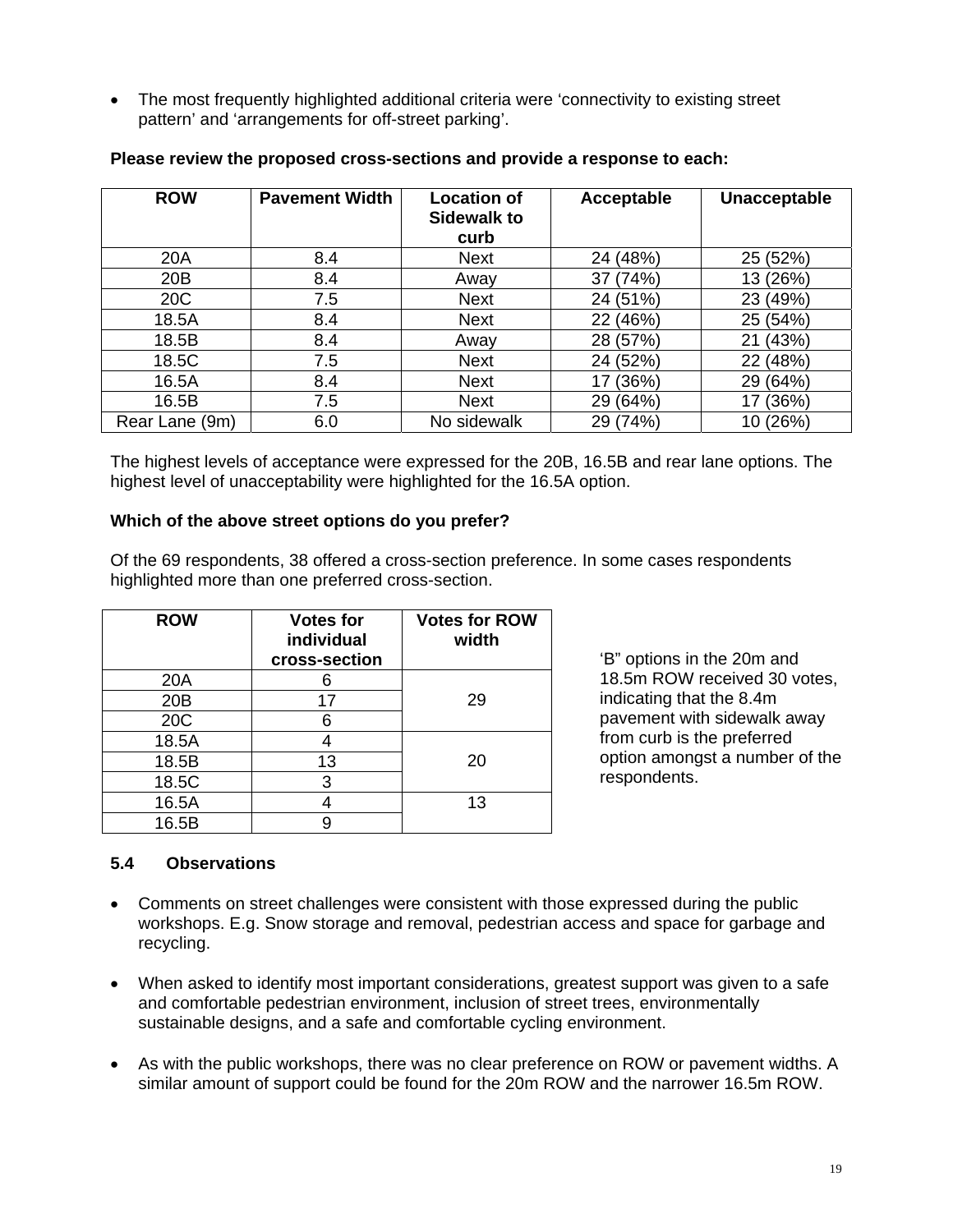# <span id="page-22-0"></span>6.0 Targeted Surveys

# **6.1 Overview:**

Another consultation method used to complement the results of the workshops was the targeted mail-out survey. Surveys were mailed to residences situated on a variety of pre-determined public wide, public narrow and private streets across the city. Public wide streets were considered to be streets with a pavement width greater than 8.5m and public narrow were considered to be less than or equal to 8.5m. Private streets were determined to be those streets not owned or serviced by the City of Toronto regardless of pavement width. The surveys delivered to these locations were the same except for the private street surveys which contained additional questions that related specifically to private street issues (See Appendix B4). Residents were asked to send completed surveys back to the City using a pre-addressed postage paid envelope.

# **6.2 Objective:**

The objective of the targeted surveys was to obtain feedback from residents of public narrow, public wide and private streets across the city on the development of standardized designs for new local residential streets. The results would help to identify whether the residents of these alternative street contexts experienced similar or different user challenges. The comments obtained through this consultation method would be used to complement the feedback received in the workshops.

# **6.3 Results:**

A total of 676 surveys (212 private, 217 narrow and 247 wide) were delivered across the City by public consultation staff. A total of 47 surveys were returned (20 private, 15 narrow and 12 wide). A return rate of 7% is insufficient for any kind of rigorous quantitative analysis. However the responses still highlight some valuable observations.

# *Likes and dislikes of street design:*

When respondents were asked to highlight the likes and dislikes of their street design the residents of public wide and private streets identified a longer list of dislikes versus residents of public narrow streets. Residents of private streets highlighted a lack of sidewalks, limited landscaping and too much paved surface amongst other issues. The residents of public wide streets identified traffic speed, landscaping and street lighting as concerns. Space for garbage, parking and traffic management were highlighted by residents of public narrow streets as areas of concern. Across all street types, the presence of trees and landscaping were mentioned as a common like.

#### *Observations on street features:*

*Sidewalks* 

- Of the private street responses, 6 residents lived on streets with one sidewalk and 11 had no sidewalks. Of the 11 without sidewalks, 9 were fine without having sidewalks.
- Of the 4 residents of public streets with no sidewalks, all 4 are also fine having no sidewalks.
- Overall, sidewalk widths were deemed satisfactory on all street types.

#### *Trees*

- Twelve of all respondents did not have a tree in their front yard.
- Nine of the 12 would like to have a tree located in their front yard.

#### *Laneways*

• Twenty-four respondents had laneways, with the highest number associated with properties fronting public narrow streets.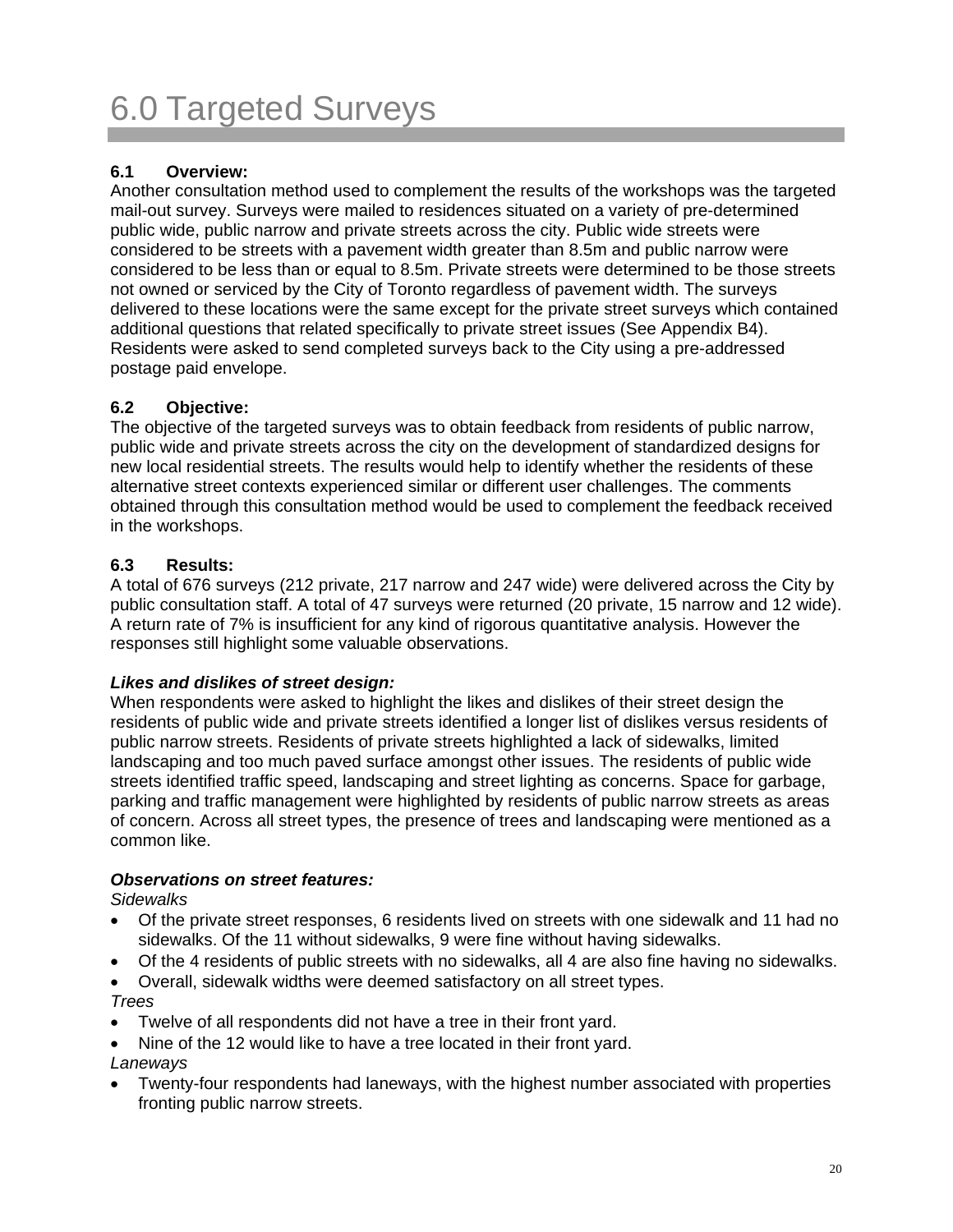<span id="page-23-0"></span>• The most frequent user challenges associated with laneways were snow storage, pedestrian safety and traffic movement.

# *Street lighting*

• Overall, street lighting was deemed satisfactory for all three street contexts.

*Setbacks* 

- Dissatisfaction with setback distances were more prevalent with residents on public wide (18%) and private streets (56%). In all instances the setbacks were considered too short.
- There were no concerns regarding setback on public narrow streets.

# *Observations on 'street safety':*

- Approximately three-quarters of respondents on all street types believed that there was sufficient space for vehicles to drive safely.
- Three quarters of respondents believed that there was sufficient space to cycle safely.
- Concern for sufficient sidewalk space was raised by 40% of residents on private streets.

# *Observations on space for garbage and winter maintenance:*

- All of the private street respondents have curbside (majority of which were assumed to be private) pickup for garbage collection, four of which believed that there was insufficient space for garbage set-out.
- Of the 27 public street respondents, 9 expressed concerns about sufficient space for garbage collection. The concerns were mainly related to access for trucks especially during the winter months.
- More than half of the total respondents (57%) highlighted that they had experienced problems with snow clearing.

# *Private street residents:*

- The majority of private street residents (85%) were aware that they lived on a private street.
- The same number were aware that they were responsible for the maintenance and repair of the street, the underground services and some utilities except one respondent who was not aware that they were responsible for the underground services.
- More than a third were not aware of these responsibilities *prior* to purchasing the property.
- More than half of the respondents highlighted that it was difficult for delivery people to find their address. This was mainly attributed to the numbering of the units and a lack of signage.
- When asked whether they agreed with the official plan statement that relates to private street developments, 3 respondents 'very strongly agreed', 5 'agreed', 8 'disagreed' while a further 4 'very strongly disagreed'.

# **6.4 Observations:**

- Comments on street design 'likes' and 'dislikes' were consistent with those expressed in the public workshops.
- One exception was on the issue of sidewalks. It would appear from the responses received that those residents who do not have sidewalks are fine without having any sidewalks. These findings run contrary to those received in the workshops that sidewalks on both sides are preferred.
- A majority of private street respondents were aware of their obligations for the maintenance of the street prior to purchasing the property. However, a third of respondents were not aware of this prior to purchasing the property.
- Snow storage and clearance appears to be the main operational challenge experienced by residents across all street contexts.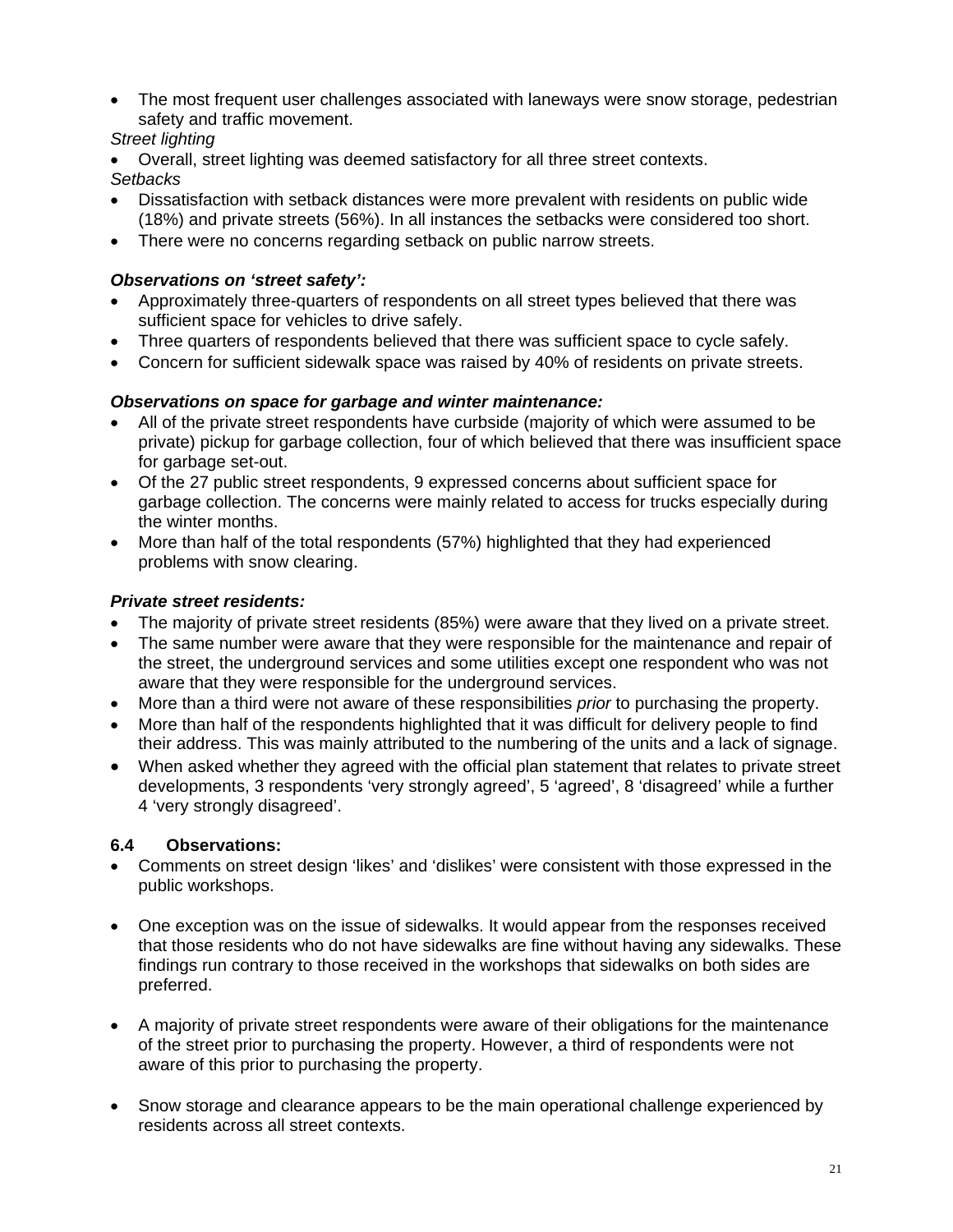# <span id="page-24-0"></span>7.0 Street Surveys

# **7.1 Overview**

For this final element of the consultation process members of the project team conducted two streets surveys. The street surveys were designed to be informal walking tours of select residential neighbourhoods that would provide an opportunity for staff to meet with residents 'on site'. Each survey began with a brief introduction by staff on the purpose of the project and the objectives of the street survey, followed by a 1 hour walking tour which included a two-way informal dialogue between residents and staff. Comments made by residents during the street survey were recorded by staff.

# **7.2 Objective**

The objective of the street surveys was to receive comments about street design and operations from residents on public and private streets using an informal on-site method of consultation.

# **7.3 Observations**

#### **Street Survey #1: Harbord Village Area:**

The Harbord Village Area is characterized by a variety of older *public street* widths and features, including laneways, intersection treatments and a unique street setting on Croft Street. The tour was hosted by representatives of the Harbord Village Residents Association (HVRD). Twelve participants attended the street survey on Saturday 15<sup>th</sup> October, with representation from HVRD, Toronto Pedestrian Committee, Feet of the Street and non-affiliated members of the Harbord Village community.



The following comments were recorded by staff during the street survey:

#### *Sidewalks and Pedestrian Issues:*

- The group preferred sidewalks on both sides. Aside from the benefit to pedestrians they liked the space for garbage set out.
- In noting the 'clearway' concept (as presented on College Street) we should note that sidewalks on local residential streets should be unencumbered.
- Consider relocating catch basins closer to intersections. Problem during the winter of pooling of melt water from snow. Difficult to traverse for pedestrians.
- All areas that are not required for driving should be handed over to pedestrians. Avoiding ambiguous space in the street.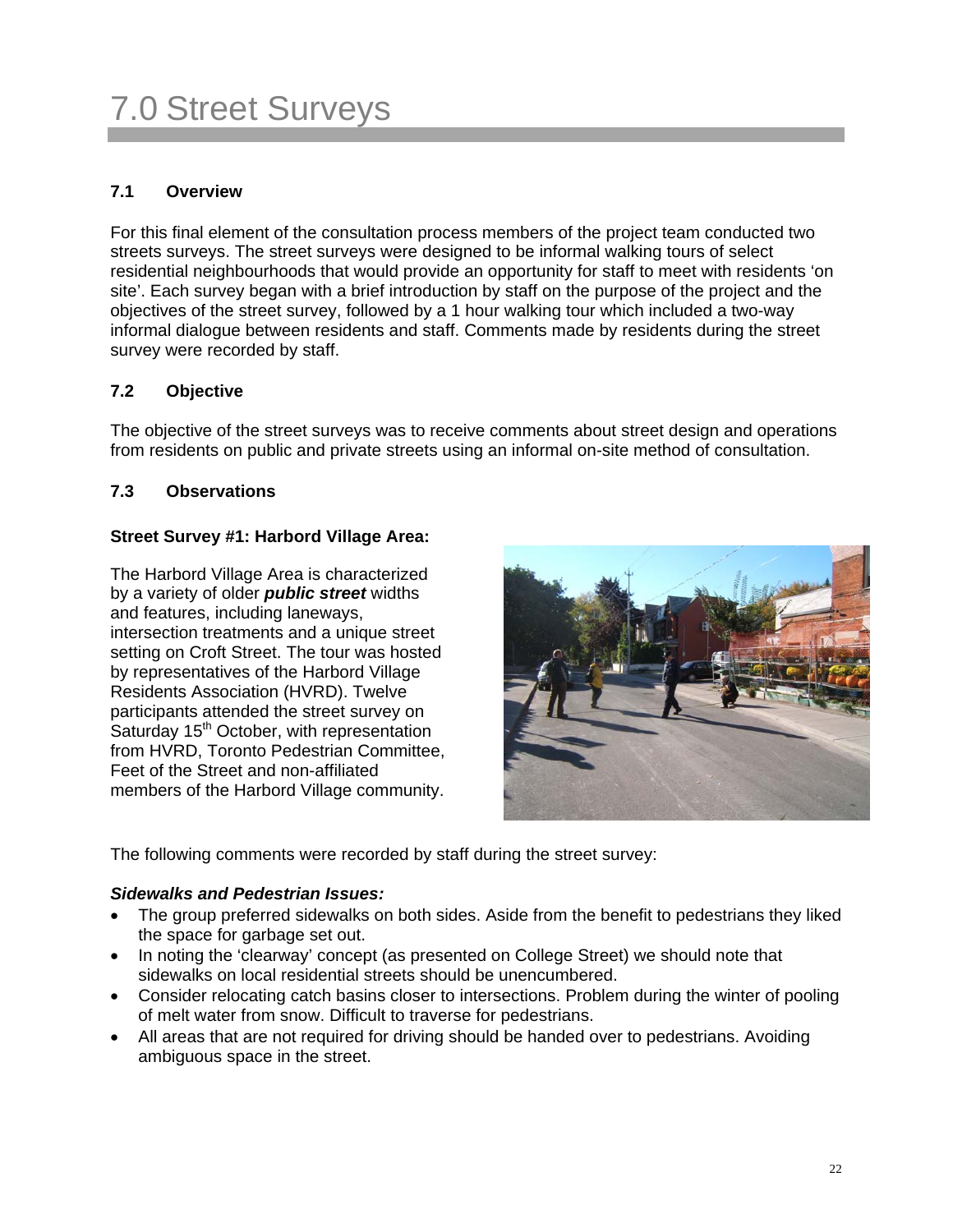#### *Street Trees:*

• Value the environmental and visual benefits of having trees on the street. Dislike the use of tree in concrete box as a temporary 'bulb out' at intersections. Need to design intersection features at the start.

#### *Street Layout:*

- Turning radii for access to new development should not encourage high speed turns. This could expand this to street intersections.
- The area highlighted a variety of street types, those with grassy boulevards as per Brunswick Ave and other with sidewalks at the curb. The neighbourhood did not have any street greater than 8.5m pavement width.

#### *Parking and Vehicular Access:*

- No concerns with cars being parked on the right-of-way as long as they do not overhang the sidewalk. Many preferred to have all parking associated with residential to be provided onstreet to provide a traffic calming effect.
- Emergency vehicles provided regular and timely service from the resident point of view.
- City should no longer be using suburban size equipment in an urban setting.

#### *Operational Challenges:*

• On the "narrow" streets such as Robert Street north of Harbord they indicated that snow removal was a rare occurrence. The group liked this section of Robert Street. Robert Street on the south side of Harbord had a 6m pavement and was one-way.

#### *Laneways:*

- Lane maintenance is a challenge in winter since the City does not plough. Some residents don't use their cars as a result during limited times of heavy snow in the lane.
- Laneways should always have streetlights.
- Although there are some challenges with laneways, residents felt that they were more than manageable (negotiating the use of the space). They were concerned more with the corners and entry into the laneways that their width.

#### *Croft Street:*

- 4.5m pavement width, no sidewalks, one-way public lane. Unique street dimensions and context.
- Illustrates the diversity of street types in the area, each of them with their own unique features and challenges.
- Residents of Croft Street mentioned that there were challenges related to snow removal and garbage but these were manageable.

#### **Street Survey #2: 2758 Eglinton Avenue East (Danforth and Eglinton)**

2758 Eglinton Avenue East is a *private street* development comprised of 84 townhouse units. The street survey was conducted on Tuesday 18<sup>th</sup> October and was attended by 14 residents which included members of the condominium board.

The following comments were recorded by staff during the street survey:

#### *Parking and Traffic Issues:*

- Traffic infiltration and speeding is a problem for the site (used as a shortcut to bypass the Danforth/Eglinton intersection).
- This is a site specific issue but it becomes exacerbated on this private street because the homeowners cannot call the police to ticket speeders through the site. The lack of Police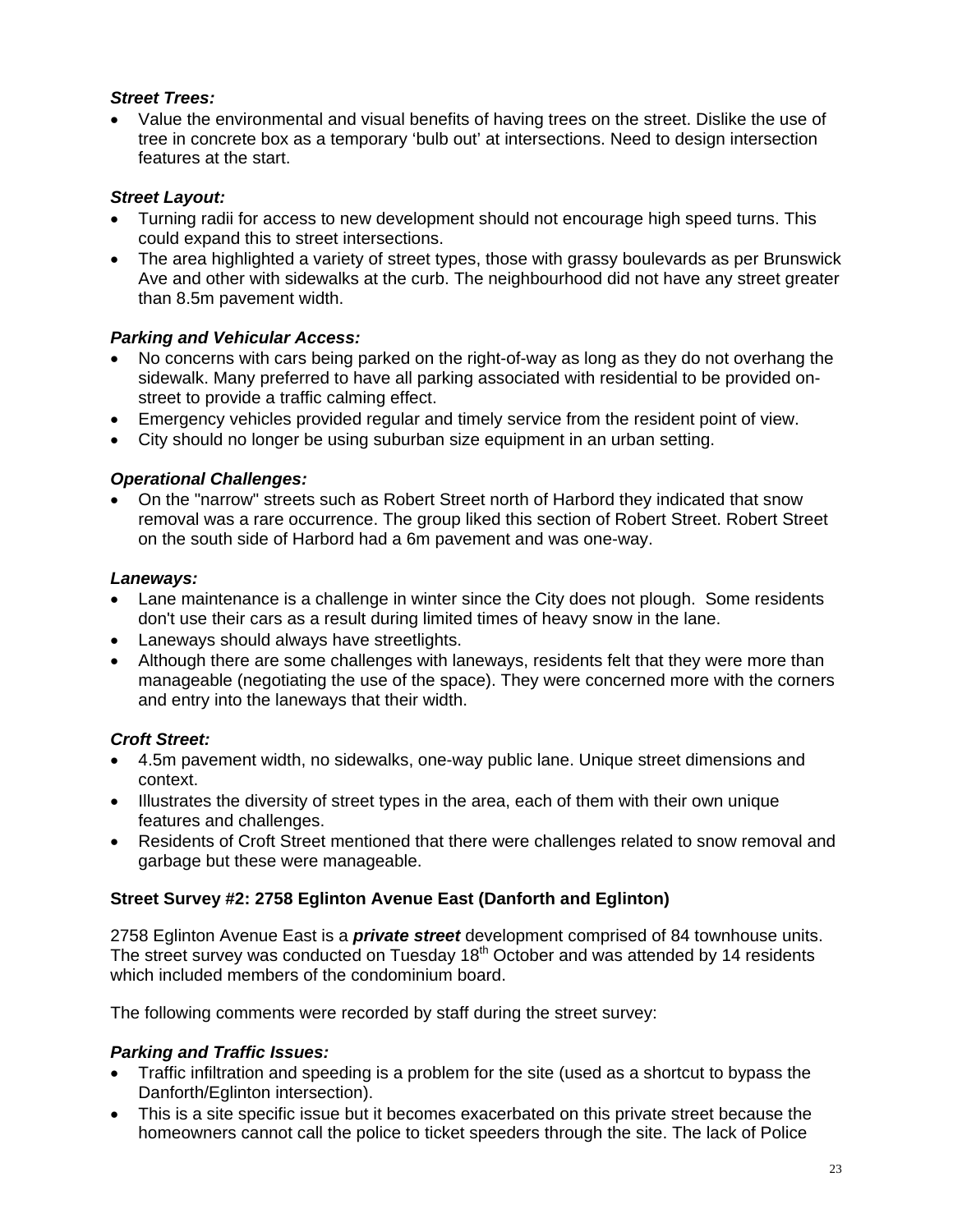presence due to the private street was seen as a disadvantage. They can't install any regulatory signs with any effect.

#### *Landscaping and Setback Issues:*

- Landscaped areas are too small fronting the main arterials. There is a desire for fences on the Eglinton and Danforth frontages (a reflection of the lack of setback from the front door to an arterial road).
- Landscaped areas are too small adjacent to front and rear driveways. This creates a problem for providing any significant tree planting. It also means limited space for snow storage when homeowners shovel their driveways.
- There is no safety zone for residents who must step off their stairs and thenare immediately on the street.

#### *Sidewalks and Pedestrian Issues:*

- Sidewalks on only one side of the road were ok with some owners but others thought they would like sidewalks on both sides. This could be because of the proximity of the stair to the street described above.
- Sidewalks on both sides is preferred.

#### *Street Layout:*

- Although there is the potential for the private street to align with a new street that may be located in the proposed development to the east, there are issues with rights of access between two condo corporations, etc.
- Some of the residents like their enclave and do not want to be connected to the proposed development.

#### *Garbage Collection:*

- They receive City garbage pickup curbside and single point for a few units. single point collection pads are difficult to maintain - messy and stained.
- There is a desire to install speed humps (to reduce speeding and traffic infiltration mentioned above), but then garbage collection by City may be withdrawn.

# *Winter Maintenance:*

- Snow clearing is contracted privately.
- There is a general lack of snow storage space.

# *Other Observations:*

- Several residents indicated that they feel all in all this is a successful project. Values have increased as borne out through the recent home sales in the complex.
- Despite some residents being happy with the private street, they were also asking if the City would assume the road.
- Some residents are aware they are buying properties on private streets and have to pay condo fees.
- Some residents (first time home buyers) were not aware of the implications of private streets.
- The condo board is putting away reserve funds for future maintenance.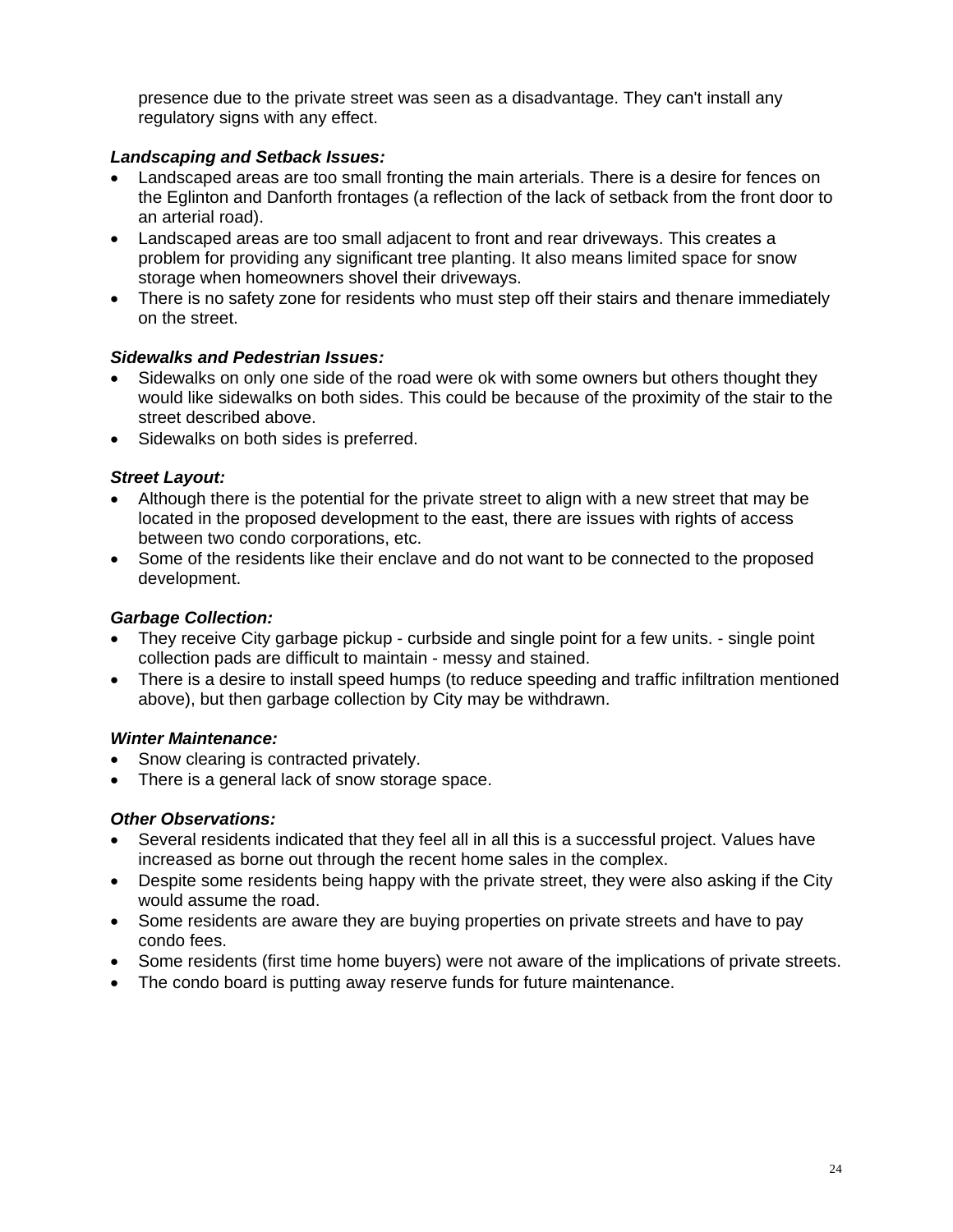<span id="page-27-0"></span>For the full version of items of correspondence or minutes of meetings please refer to Appendix B5.

**Feet on the Street – 'promoting pedestrian rights and safety'** – Highlights of correspondence dated July 24, 2005

"Feet on the Street endorses the comments submitted by the Toronto Pedestrian Committee, Urban Design Working Group regarding the DIPS review of local road standards. In addition, Feet on the Street encourages the DIPS project team to consider the comments prepared in this memo"

- *People Need and Want Public Space* The creation of bulb-out, sometimes referred to as pinch points, is not only an effective traffic calming strategy, but also an important opportunity to create new, useable and engaging pockets of public space.
- Healthy People Live in Healthy Environments Currently the primary function of streets is to move cars. We believe that the street network should be considered, and designed, as invaluable green infrastructure. For example, incorporating stormwater management functions into street design can have many benefits. The reduction of impermeable surface reduces the stress on our aging combined sewer / stormwater system and also help reduce the urban heat island effect.
- All Parking Is Not Created Equal The presence of on-street parking performs two potentially important functions for pedestrians. First, the on-street parking lane acts as an additional buffer between pedestrians and vehicular traffic. Secondly, the presence of onstreet parking is a distinct function for which people will be utilizing the street.
- *Liveable and Lively Laneways*  The Laneway is an integral part of our street network. We believe that both the state of existing, as well as new laneways could be greatly improved. For example, all laneways should incorporate pedestrian –scaled lighting into the design and should be designed with the assumption that streets change over time. We do not support the widening of laneways.
- *There is so Much More to Streets Than Travel Lanes Street widths directly impact the* quality of the pedestrian experience. We think it is important to make a distinction between the street width and width of individual travel lanes. In principle, pedestrians can safely enjoy both a wide street and a narrow street.

The correspondence included a number of street cross-sections titled 'Examples of Green and Liveable Streets'.

**Film Ontario – Ontario Film & Television Consortium** – Highlights of correspondence dated September 13, 2005

"It is recommended that:

- There be increased setbacks for trees on boulevards;
- That grounding points be installed above ground, to avoid the necessity of grounding to fire hydrants;
- That the street width support the Fire Services minimum requirement of 10.8 metres pavement width with 2 sides for parking, in order to allow for film trucks/support vehicles, in addition to residential parking and emergency vehicle access; and
- Should the City not be able to accommodate the 10.8 metre pavement width as above, then we recommend that parking pads/boulevard parking be eliminated and replaced with back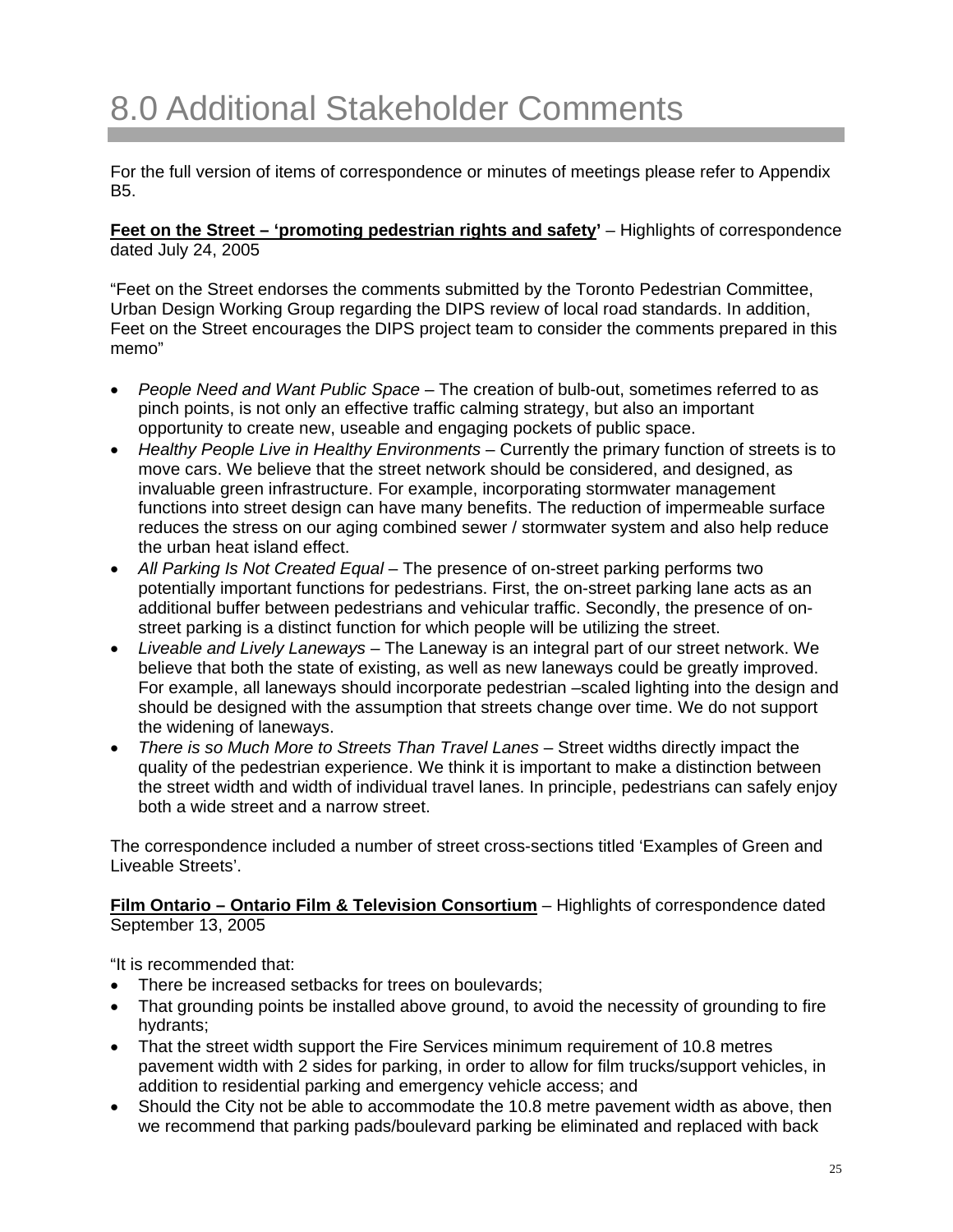lane parking, leaving the street to the 8 metre / one side parking pavement minimum as requested by the Fire Services department.

**Film, Television and Commercial Production Industry Committee (Film Board)** – Highlights of correspondence received September 22, 2005

"The Film Board requested that the attached recommendations from the Film Board's Strategic Infrastructure Work Group be forwarded to Works Department staff for their consideration as part of their stakeholder assessment:

It is recommended that:

- There be increased setbacks for trees on boulevards;
- Grounding points be installed above ground, to avoid the necessity of grounding to fire hydrants;
- That the street width support the Fire Services minimum requirement of 10.8 metres pavement width with 2 sides for parking, in order to allow for film trucks/support vehicles, in addition to residential parking and emergency vehicle access; and
- Should the City not be able to accommodate the 10.8 metre pavement width as above, then we recommend that parking pads/boulevard parking be eliminated and replaced with back lane parking, leaving the street to the 8 metre / one side parking pavement minimum as requested by the Fire Services department.

**Greater Toronto Home Builder's Association** – Highlights of correspondence dated August 15, 2005

"As per Council's direction, GTHBA appreciates the consultation on this issue with the industry, particularly the June  $17<sup>th</sup>$  Industry workshop, however the significance of the policy that all new streets by public streets warrants further discussion."

The GTHBA correspondence highlighted the following points:

- The proposal to make all new streets public will add additional metres to the current ROW standards for typical infill townhouse projects which can only result in a reduction in yield.
- The City must continue to recognize the planning merit in supporting infill townhouse projects with higher densities.
- To address residents' complaints of servicing within their private condominium development, the City could embark on an education campaign without the need to significantly alter development standards.
- This City proposal has unintended consequences and will essentially eliminate an entire built form of medium density development.
- The City encouraged to pursue more compact road allowances in accordance with provincial planning documents and City's own initiatives as expressed in the Official Plan.
- Criteria can be developed to identify where a private street may be considered as an appropriate exception to the Official Plan policy.
- GTHBA would not be supportive of the staff recommendation to lobby the Provincial government to change the Condominium Act.
- Additional costs will have a negative impact on housing affordability for new home buyers. The City should be looking to encourage infill projects, and not increase the financial burden already apparent through other fees and development charges.

Meetings on September 28, October 5, and October 20

During meetings held with project staff, GHTBA representatives provided the following comments and recommendation for consideration: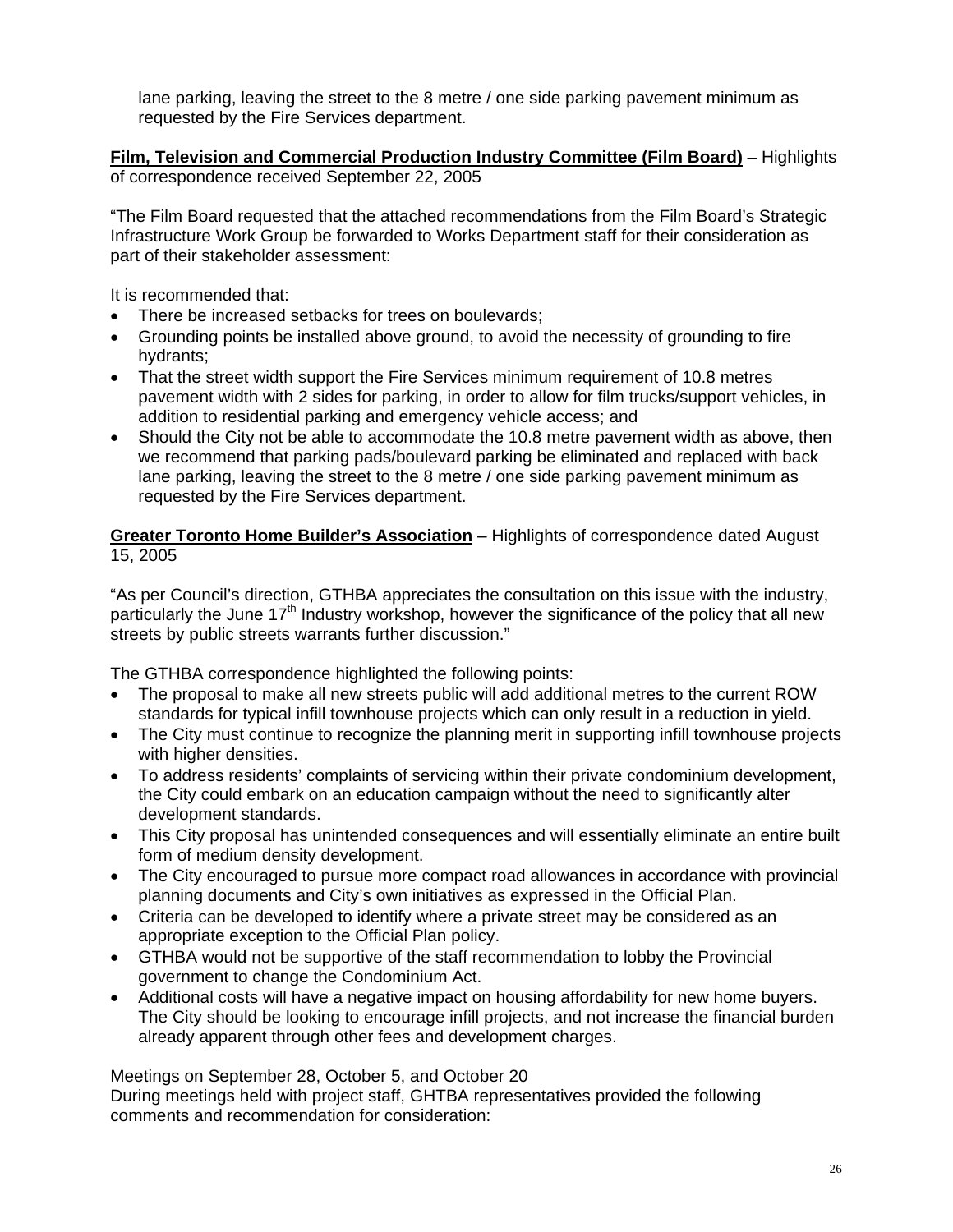#### **Private Street Criteria**

Suggestions for criteria to determine if private streets are acceptable include:

- area of development site
- length of street
- unit count
- other considerations; the shape/layout of the site, presence of natural features, heritage buildings

#### **16.5m ROW**

The 16.5m ROW cross-section appeared to be the minimum ROW width that allows two-way traffic with parking on one side and provides full services and utilities. For single loaded streets (i.e. development on one side), and where utilities are located in the rear lane, the ROW can be narrower.

#### **Rear Lanes**

The suggested cross-section for rear lanes is 6.0m ROW with 0.5m setback on each side. It was suggested that if utilities are placed in the rear lanes, the street ROW in the frontage can be further reduced

#### **Boulevard Parking**

It was suggested that there is a need to explore boulevard parking in order to reduce the building face to building face separation.

**Habitat for Humanity** – Notes of meeting held on September  $27<sup>th</sup>$  2005

Habitat for Humanity outlined some of their work in Toronto and went through specific examples (Lawrence and McLevin in the East and St. Lawrence St. in the South). Noted that it is best that streets are public, but Habitat has limited funds and this limits their options for sites. They stated that they needed a private street option to be able to develop the type of sites they can afford. This results in more affordable housing being constructed. Stated that Habitat could not survive without a Private Street option.

Roundtable on a Clean and Beautiful City - Presentation to Roundtable on June 21<sup>st</sup> 2005

The Roundtable received a presentation from project staff on the DIPS review process. No written comments received.

#### **Toronto Community Housing Corporation** – Notes of meeting held on October 11<sup>th</sup> 2005

The feedback we got from TCHC is that their projects are bigger in size and are in partnership with private developers. Most of the streets in their development projects are public streets. Developing small in-fill sites is not their focus. TCHC is not concerned about building public streets but welcome smaller ROWs. In terms of private streets, they see the benefits of private streets in terms of allowing underground parking to be under the streets. They also see the potential of allowing private streets in their developments as a selling point to attract private developers to participate in their projects. In terms of operations and long terms maintenance, public streets will reduce the overall cost for TCHC.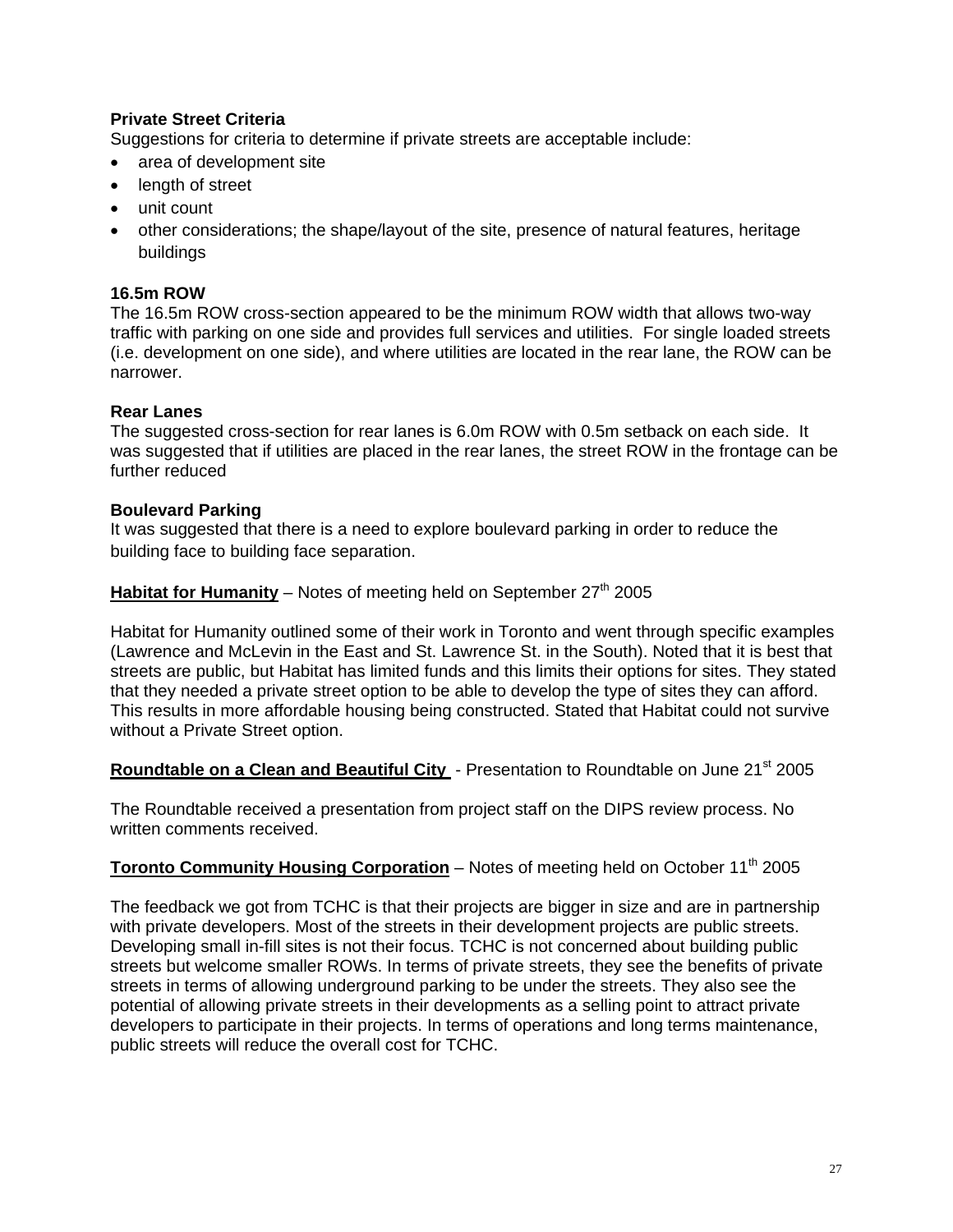# **Toronto Cycling Committee** – Correspondence dated June 22, 2005

"The Toronto Cycling Committee on June 20, 2005, recommended that the PowerPoint presentation from Brian Lee, Project Manager, Development Review Process Improvement Project, Technical Services Division, be received with thanks."

#### **Toronto Pedestrian Committee** – Highlights of response dated July 27, 2005

"The Toronto Pedestrian Committee strongly supports the aim of establishing public rather than private streets for new developments. These new public streets should be used as an opportunity to make significant improvement to the public realm.

New Public Streets must make walking both safe and attractive in order to conform to the Pedestrian Charter and fulfill the Official Plan's goal of increasing pedestrian activity."

Core Principles – The committee stated that the standards *must* specify:

- There must always be sidewalks on both sides of all streets
- All sidewalks must have a consistent, direct 1.7 metre-wide (minimum) clear path ("clearway").

Recommendations – The following provisions would greatly enhance the pedestrian realm, thus fulfilling the goals of the Pedestrian Charter and the Official Plan:

- The pavement (roadway) should be no more than 7.5 meters wide including parking.
- Pedestrians should be buffered from traffic.
- All parking lanes should be bracketed by pinch points at intersections.

New Proposals – The following are additional proposals that were recommended to be incorporated into the standards.

- Amenity Zone section of boulevard that is outside the 1.7 metre clear sidewalk path.
- Mixing and matching the placement of sidewalks and trees.
- Intersections treatment thereof.
- Non-motorized Rights-of-Way acknowledging other modes of transportation.
- Pavements of 6.0 metres without parking lanes. an additional option to be provided.

Responses to Specific Issues – The committee provided additional comments on the following issues:

- Laneways should be narrower
- Traffic Calming
- Trees
- Right of Way
- Lighting

# **Toronto Public Utilities Coordinating Committee (TPUCC)**

City staff had a number of meetings with representatives of the Toronto Public Utilities Coordinating Committee (TPUCC) in developing street standards that show the locations for various utilities and plants within the ROW. There is general consensus from the TPUCC on the recommended street standards.

TPUCC requested that utility members of the TPUCC including City forestry be brought into the planning consultation process sooner where there is a proposed residential unit development on